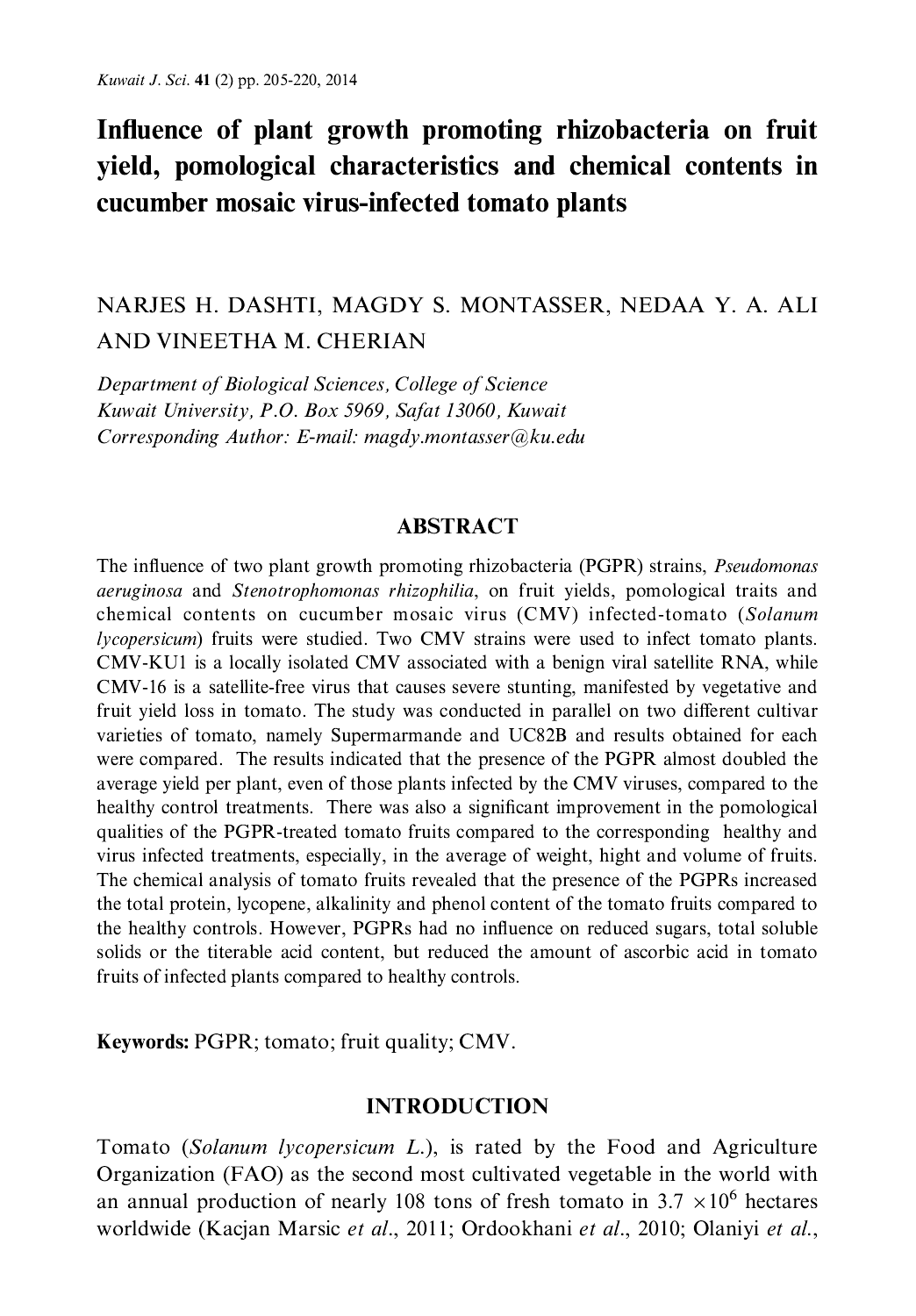2010). Many reports have indicated that viruses have become an increased threat to the growth and cultivation of tomatoes resulting in severe and recurring yield losses all over the world especially in Kuwait (Dashti et al., 2012; 2007; Montasser et al., 2006 a).

Cucumber mosaic virus (CMV), belonging to the genus Cucumovirus of the *Bromoviridae* family, considered to be one of the most economically damaging virus among the field grown vegetables worldwide (Montasser *et al.*, 2006a) causes severe yield losses, yellowing, ring spots, deformed fruit and poor fruit set of tomatoes. In Kuwait, a CMV outbreak resulted in high losses in tomato crops over the past years (Montasser *et al.*, 2006 a). CMV-16 is a satellite RNAfree CMV strain, which causes severe stunting, chlorosis and malformation of fruits in tomato plants (Sayama et al., 1993). CMV-KU1 is a mild strain associated with a benign satellite RNA (345bp long) that induces mosaic symptoms on squash leaves (Montasser et al., 2006a).

Plant growth promoting rhizobacteria are beneficial microorganisms that inhabit the rhizosphere and promote plant growth (Sahran & Nehra, 2011; Dashti et al., 2012). Many PGPRs protect plants by at least one of the following mechanisms: suppression of plant disesase by induction of systemic resistance or antibiotic production (Bioprotectants), improved nutrition acquisition (Biofertilizers) and production of phytohormones (Bio-stimulants) (Siddiqui  $\&$ Akhtar, 2007; Sahran & Nehra, 2011).

This present research aims to: a) compare the influence of a mixture of two PGPR strains namely *Pseudomonas aeruginosa* and *Stenotrophomonas rhizophilia* in enhancing yield and pomological characteristics of tomato fruits in two different cultivars of tomato namely Supermarmande and UC82B; b) determine the influence of the PGPR and the viral strains on the chemical fruit quality of both test tomato cultivars.

## **MATERIALS AND METHODS**

## **PGPR** source and inoculums preparations

Two strains of PGPRs were used in this study, one from each of the bacterial species of Pseudomonas (P. aeruginosa) and Stenotrophomonas (S. rhizophilia). The inoculum mixture of the two strains was prepared by culturing each of the two PGPR strains in nutrient broth and incubating at 20-25C with constant shaking at 125 rpm. When the cultures reached log phase, each of the strains was adjusted with distilled water at  $A_{420}$  giving a cell density of 10<sup>8</sup> CFU /ml. Equal volumes  $(1:1)$  of the two strains were mixed and allowed to stand approximately for half an hour at room temperature without shaking (Dashti et al., 2012).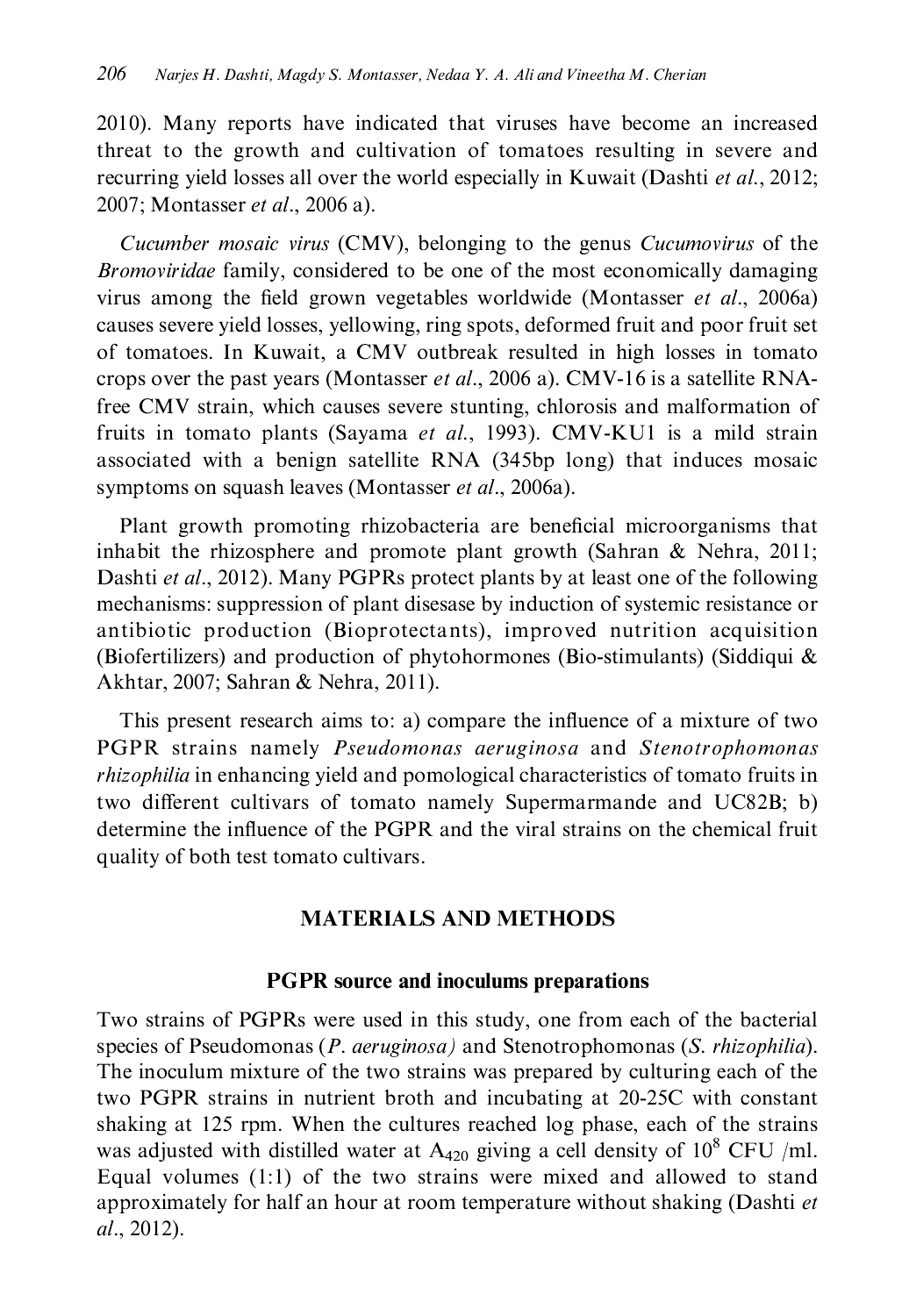#### Virus source, maintenance and inoculums preparations

The CMV strain associated with a benign viral satellite RNA (CMV-KU1) was isolated in Kuwait (Montasser 2012 United States patent  $#$  US 8,138,390 B2). CMV-16, subgroup II, is a Japanese isolate from tomato (kindly provided by H. Sayama, Kikko Foods Corporation) (Sayama et al., 1993). The viral isolates were invigorated by mechanical passage into fresh squash (Cucurbita pepo L.) and tomato (Solanum lycopersicon L.) plants. The infected leaves were ground in neutral 0.01M potassium phosphate buffer with a mortar and pestle and the crude sap was used to inoculate the tomato test plants.

#### **Greenhouse experiments**

Seeds of tomato cultivars 'Supermamande' and 'UC82B' were surface sterilized in sodium hypochlorite (2% solution containing 4ml  $L^{-1}$  Tween 20) and then rinsed several times with distilled water before planting them by hand into pots containing sterilized soil-less growth media (Peat moss with Perlite in a ratio of 3:1). Three independent experiments were conducted. Plants were divided into the following treatments: (A) PGPR treated plants subjected to  $(1)$  KU1,  $(2)$  16, (3) KU1 + 16, and (4) non-treated; (B) Non-PGPR treated plants subjected to  $(1)$  KU1,  $(2)$  16,  $(3)$  KU1 + 16, and  $(4)$  non-treated. Treatments were arranged in a randomized complete block design with 20 plants for each treatment. PGPRs were applied to the plants at the dicotyledonary stage. The PGPRs were applied under sterile conditions to the base of the plants close to the roots to ensure better colonization. The virus was applied onto the plants by mechanical sap transmission (Montasser et al., 2006a). Plants were maintained under greenhouse conditions at a temperature of  $25^{\circ}$ C with watering carried out every alternate days using a sterile Hoagland solution.

## Evaluation of fruit yield and pomological characteristics of tomato fruits

Fruits collected from each plant of different treatments were counted to determine the average fruit number per plant. The fruit yield was determined by weighing all the fruits obtained per plant for each treatment on a weigh balance with 0.01 g sensitivity (Dashti et al., 2007). Mean fruit weight, height and diameter were determined for 10 fruits randomly selected from each treatment. Fruit volume was determined by calculating the over flowing water (Karakurt et al., 2011). Specific gravity of each fruit was determined as  $d = m/V$  where'd' is the specific gravity, 'm' is the average weight of the fruit in each treatment and 'V' is the average volume of the fruit in each treatment (Karakurt et al., 2011).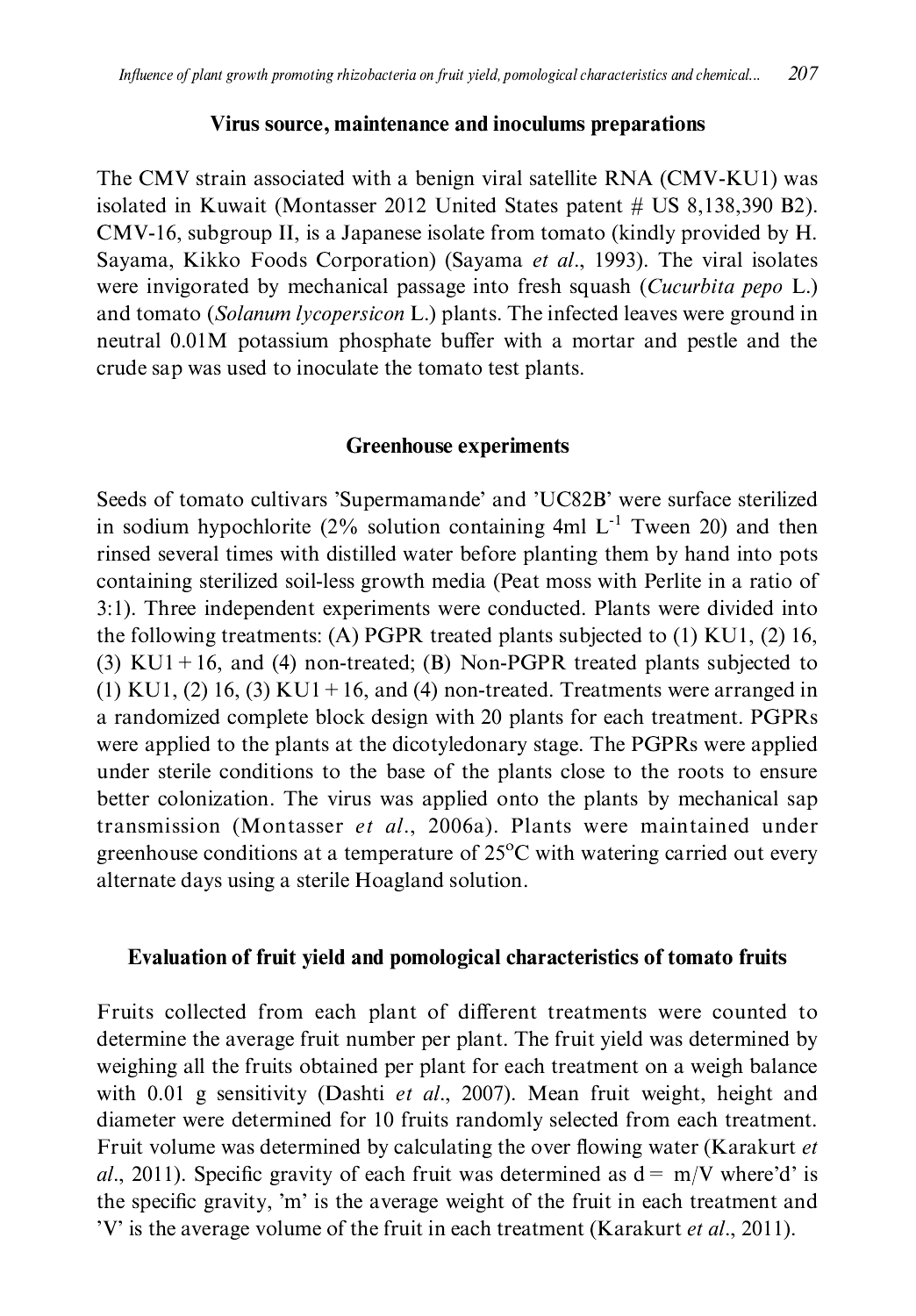## Biochemical analysis of the tomato fruits

Chemical analyses were done on the same fruits used for pomological analysis. The pH of the fruits was determined using a pH meter. The total soluble solids in tomato was determined as per the procedure described by (Karakurt et al., 2011). The total protein content of the fruits was determined by the Bradford method (Montasser et al., 2012) using Bovine serum albumin as the protein standard. Titrable acidity was determined by acid-base titration using 0.1N NaOH as a measurement of the amount of citric acid present in the juice with drops of phenolphthalein added as end point indicator (Karakurt et al., 2011) and ascorbic acid by redox titration with 0.005 mol  $L^{-1}$  iodine solution with starch solution as end point indicator. Phenol estimation was done following the method described by Kacjan Marsic et al. (2011) using Folin-Ciocalteu and 5.3 % sodium carbonate solution with caffeic acid as the standard. The absorbance was determined at 725 nm. Reducing sugars were estimated by the phenolsulfuric acid method (Montasser et al., 2012). The sugar standards were prepared by mixing equal portions of glucose, galactose and arabinose in saturated benzoic acid solution. The lycopene content in the tomato fruits was estimated by the procedure described by Ordookhani et al. (2010). Lycopene was extracted from fresh tissues with extraction solution consisting of hexane, butylated hydroxy-toluene in acetone and ethanol in the ratio 2:1:1. The absorbance of hexane layer on the top was measured at 503 nm and the total amount of lycopene was determined using the following formula:

Lycopene  $(mgkg^{-1}) = (x/y) x A503 x 3.12$ 

 $(x)$ : amount of hexane used for extraction (ml), y: the weight of the fruit tissue  $(g)$ and A503: the absorbance at 503 nm).

## **Electron microscopy**

Both scanning and transmission electron microscopy were used to detect the presence of PGPR and virus particles.

## Thin sectioning

Tissue fragments excised from infected leaves and roots were fixed in a drop of 3% gluteraldehyde in 0.01 M potassium phosphate buffer pH 7.0 and were kept in the fixative for three days at room temperature under slight vacuum, followed by four washes with 0.01 M potassium phosphate buffer, pH 7.0, for 15 min each. The samples were kept in pure Spurs resin overnight then embedded in labeled capsules. After decapsulation, blocks were ready for sectioning. Thin sections were double stained with uranylacetate and lead citrate before examining in the electron microscope (Montasser et al., 2006 a).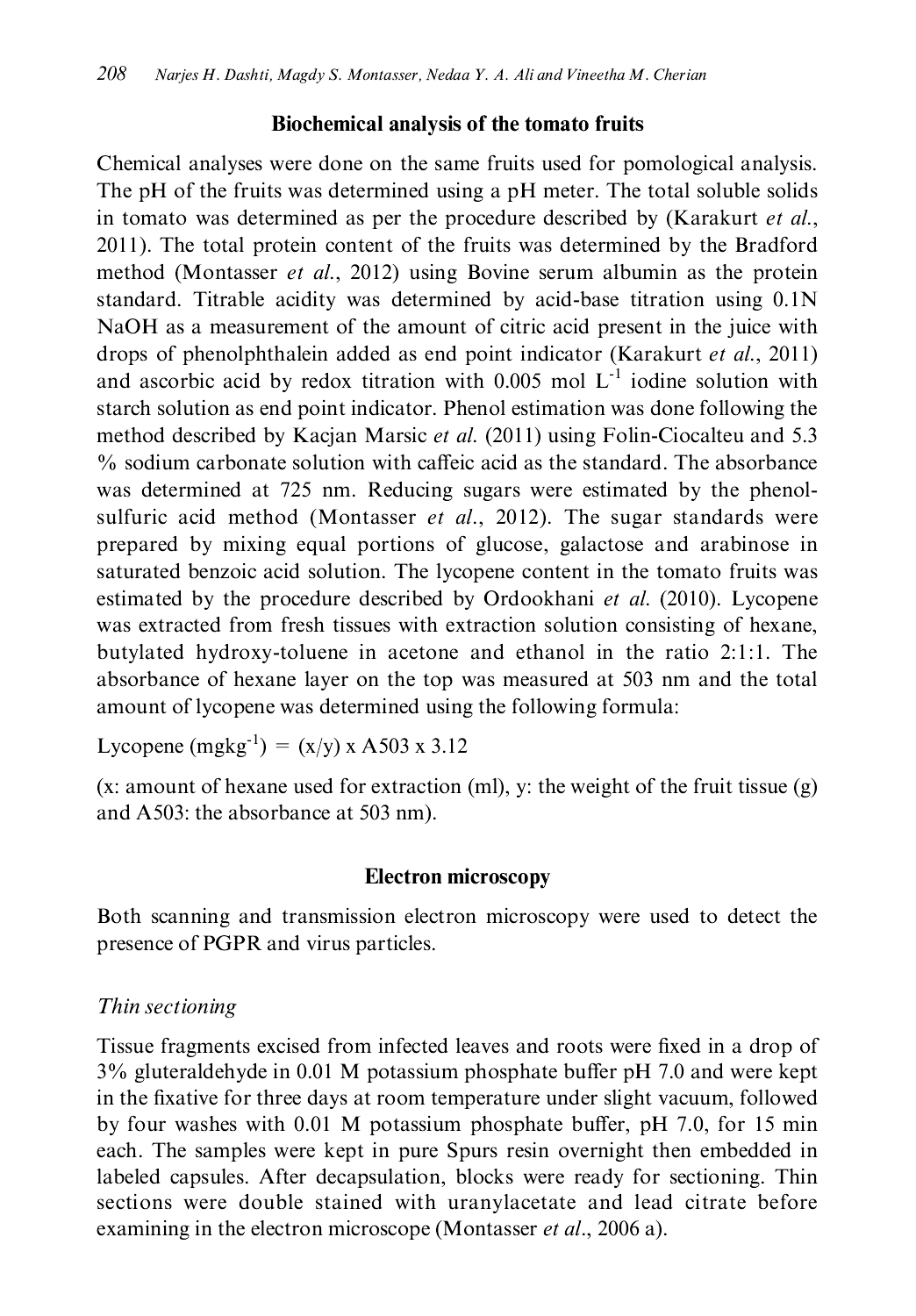## Scanning electron microscopy (SEM)

Root cells and pure cultures of the PGPR were fixed with 2.5 % glutaraldehyde in sodium cacodylate buffer for 24 h. The materials were washed thrice with sodium cacodylate buffer, post fixed with 1% osmium tetraoxide for 1 h and finally washed thrice with sodium cacodylate buffer. The materials were dried in ascending concentration series of acetone, starting with 30  $\%$  and ending with 100  $\%$  acetone. The dry materials were coated and examined (Dashti et al., 2007).

## **Detection of CMV viruses from treated tissues**

## Enzyme-linked immunosorbent assay (ELISA) for CMV detection

ELISA was performed as described by Montasser et al. (2006 a). Each plant was sampled by collection of three terminal leaflets from three young non inoculated leaves. 0.5g of plant tissue was homogenized with  $10x$  (w/v) coating buffer  $(15 \text{mM}$  sodium carbonate,  $35 \text{mM}$  sodium bicarbonate, pH 9.6, containing  $2\%$ polyvinyl pyrolidone: CB-PVP) in a mortar and pistol for sap extraction. Extracted crude sap was filtered through cheesecloth and centrifuged at 6,000 g for 2 min. The clarified extract was pipetted into microtiter wells and incubated at 4  $^{\circ}$ C over night, or at 37  $^{\circ}$ C for 3 h. The wells were washed thrice for 3 min each with phosphate-buffered saline (PBS) containing 0.5% Tween-20 (PBS-T), and blocked by incubation in 1% bovine serum albumin (BSA) in PBS, for 30-60 min. CMV-specific polyclonal antibody was incubated at 37  $^{\circ}$ C for 60 min, washed thrice with PBS-T, followed by addition of goat anti-mouse alkaline phosphatase conjugate diluted in PBS buffer  $(1:1000)$  and incubated at 37 °C for 3-4 h. After 3 washes with PBS-T, p-nitrophenyl phosphate was added in the substrate buffer (pH 9.8). The absorbance was measured at 405nm, 15-60 min after the addition of the substrate. Values that exceeded twice that of the untreated/healthy samples and/or the buffer controls were considered positive.

## Nucleic acid analysis of CMV

Total nucleic acids (TNA) were extracted by the method described by Montasser et al., 2006a. 0.25 g of infected tissue was powdered in liquid nitrogen using a sterile pre-cooled mortar and pestle and extracted using 1x extraction buffer (0.1) M glycine,  $0.01$  M EDTA,  $0.1$  M NaCl, pH 9.0 with  $10\%$  SDS and  $10\%$  n-Lauryl Sarcosine), equilibrated water saturated phenol (containing 0.1% 8hydroxyquinoline) and chloroform. The nucleic acids present in the upper aqueous layer were precipitated by addition of 3 volumes of 95% ethanol and kept at <sup>o</sup>C for 30 min followed by centrifugation for 10 min. Pellets were washed twice with 70% ethanol, dried under vacuum, re-suspended in nuclease free water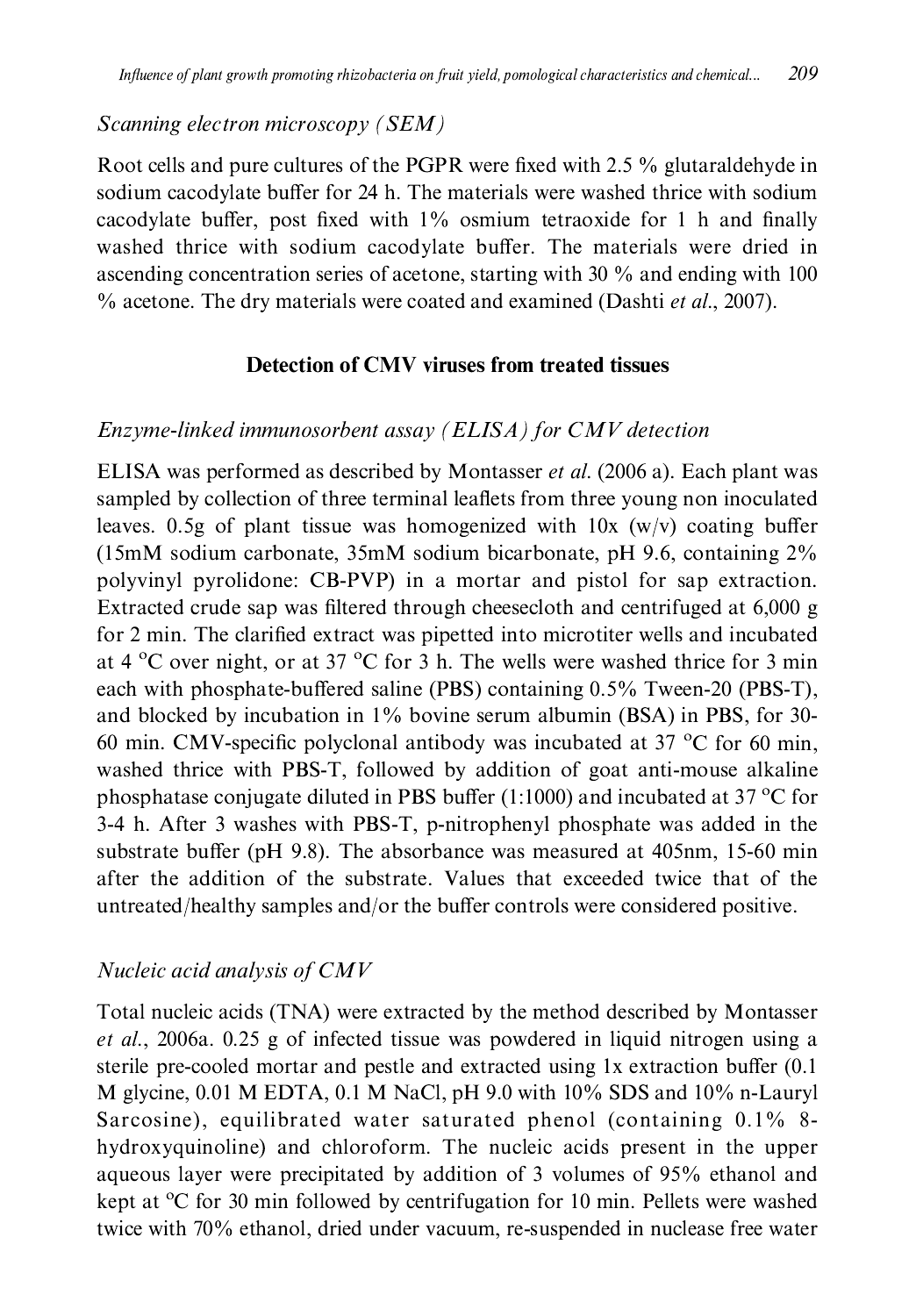and then examined by ethidium bromide stained  $6\%$  gel electrophoresis (39:1) acrylamide:bisacrylamide) in TRIS-borate (TBE) buffer, at 300 V for 1.5 hr.

#### **Statistical analysis**

Analysis of variance (ANOVA) at  $P = 0.05$  was performed on all the data using the SPSS (Statistical Package for Social sciences) -PASW statistics 18 software and the means were separated with Duncan's Multiple Range Test (DMRT) using PASW statics 18 and the Michigan University Statistical Package (MSTAT-C, version 2.1, Michigan) software.

## **RESULTS**

#### **Evaluation of fruit vield and pomological characteristics**

There were significant differences in fruit yield ( $P < 0.05$ ) among the treatments and between the two cultivars. The average fruit yield of the cultivar UC82B was comparatively higher than that of Supermarmande variety. The presence of PGPRs significantly increased the fruit yield of the tomato plants compared to the healthy controls and the plants infected with the CMV strains (Table 1) in both cultivars. The lowest yields were obtained from plants infected with CMV-16 alone in both tomato varieties (Table 1). CMV-KU1 also reduced the average yield of the infected plants but not as severely as CMV-16. The fruit number per plant was not directly dependent on the presence of any of the PGPR or the CMV strains (Table 1). However, it inversely varied to a certain extent to the individual fruit weight. The larger the weight of the fruits, lesser the fruit number per plant (Table 1). This trend was observed in both the cultivars. The largest fruit weight was obtained for plants treated with PGPRs alone, followed closely by the healthy controls. The other pomological parameters such as fruit diameter, fruit height, fruit volume and specific gravity were found to be proportional with individual fruit weight of the tomatoes in both cultivars. Plants treated only with the PGPR mixture showed the highest values for each of these parameters while non-PGPR plants infected only with CMV-16 showed the lowest values (Table 1).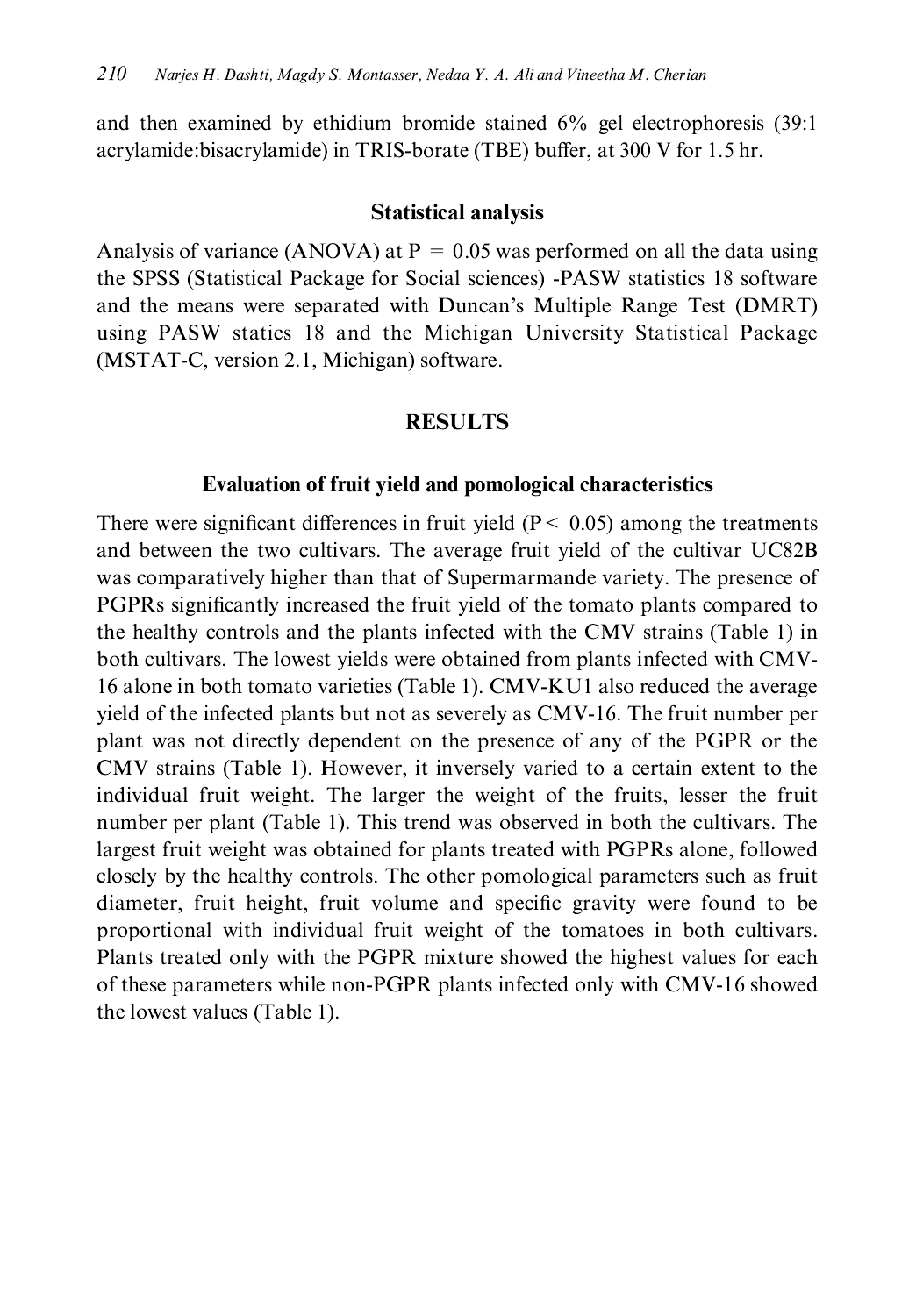| Treatments <sup>y</sup>       | Fruit vield/plant Fruit number/<br>(g) | plant            | Fruit weight<br>(g)                          | Fruit<br>diameter<br>(c <sub>m</sub> ) | <b>Fruit height</b><br>(c <sub>m</sub> )                                       | <b>Fruit volume</b><br>(ml)             | <b>Specific gravity</b><br>of fruit<br>$(gml^{-1})$ |
|-------------------------------|----------------------------------------|------------------|----------------------------------------------|----------------------------------------|--------------------------------------------------------------------------------|-----------------------------------------|-----------------------------------------------------|
| <b>Tomato cultivar UC82B</b>  |                                        |                  |                                              |                                        |                                                                                |                                         |                                                     |
| H                             | 161.3 $(\pm 4.8)^{w}$ e <sup>x</sup>   | $5 (\pm 0.5) f$  | $35.2 (\pm 1.1) b \quad 5.2 (\pm 0.1) b$     |                                        |                                                                                | 4.8 ( $\pm$ 0.4) b 54.5 ( $\pm$ 4.1) b  | 0.64 <sub>b</sub>                                   |
| PGPR                          | $285.2 (\pm 5.5) a$                    | $8 (\pm 0.7) e$  | $40.7 (\pm 1.4) a \quad 6.1 (\pm 0.4) a$     |                                        |                                                                                | 5.6 ( $\pm$ 0.3) a 56.7( $\pm$ 2.3) a   | 0.71a                                               |
| KU1                           | 129.3 $(\pm 3.8)$ f                    | $10 (\pm 0.4) c$ | $14.9 \ (\pm 2.5)$ e $2.3 (\pm 0.8)$ g       |                                        |                                                                                | $1.5 (\pm 0.2)$ f 27.4 ( $\pm 1.3$ ) g  | 0.54c                                               |
| $PGPR + KUI$                  | 259.6 $(\pm 4.1)$ b                    | $11(\pm 0.2)$ b  | $28.1(\pm 3.9)$ c                            | 4.5 ( $\pm$ 0.1) c                     |                                                                                | 3.9 ( $\pm$ 0.7) c 44.6 ( $\pm$ 1.1) c  | 0.63 <sub>b</sub>                                   |
| 16                            | 96.1 ( $\pm$ 5.6) h                    | $10 (\pm 0.5) c$ | $11.6 (\pm 3.2)$ f $1.5 (\pm 0.3)$ h         |                                        |                                                                                | $1.2 (\pm 0.06)$ g 23.2 ( $\pm 3.8$ ) h | 0.5d                                                |
| $PGPR + 16$                   | 253.7 ( $\pm$ 4.4) c                   | $12 (\pm 0.5) a$ | $21.9 \ (\pm 1.8) \ d - 4.2 \ (\pm 0.2) \ d$ |                                        |                                                                                | 3.7 ( $\pm$ 0.1) c 42.1 ( $\pm$ 2.4) d  | 0.52c                                               |
| KU1/16                        | 117.0 ( $\pm$ 4.2) g                   | $9 (\pm 0.2) d$  |                                              |                                        | 17.3 ( $\pm$ 1.5) e 2.6 ( $\pm$ 0.3) f 1.8 ( $\pm$ 0.03) e 36.4 ( $\pm$ 1.9) f |                                         | 0.47e                                               |
| $PGPR + KU1/16$               | 227.4 ( $\pm$ 3.9) d                   | $11(\pm 1)3$ b   | $21.3 \ (\pm 2.4) \ d - 3.8 \ (\pm 0.1) \ e$ |                                        | 3.1 ( $\pm$ 0.1) d                                                             | 40 ( $\pm$ 3.2) e                       | 0.53c                                               |
| Tomato cultivar Supermarmande |                                        |                  |                                              |                                        |                                                                                |                                         |                                                     |
| H                             | $140.8 (+4.1) e$                       | $3 (+ 0.2) e$    | $50.2 (+ 1.7) b$                             | 5.4 ( $+$ 0.5) b                       | 5.0 ( $\pm$ 0.2) b                                                             | 57.3 ( $\pm$ 3.7) b                     | 0.57 <sub>b</sub>                                   |
| PGPR                          | $268.3 (\pm 2.3) a$                    | $5 (\pm 0.3) d$  | 57.7 $(\pm 1.3)$ a                           | $6.4(\pm 0.4)$ a                       | $6.0 \ (\pm 0.7) a$                                                            | $64.1(\pm 2.3)$ a                       | 0.90a                                               |
| KU1                           | 106.5 ( $\pm$ 3.7)f                    | $7(\pm 0.2)$ b   | $18.2(\pm 2.1)$ e                            | $2.8(\pm 0.9)$ g                       | 2.1 ( $\pm$ 0.1) f                                                             | 35.5 $(\pm 1.3)$ f                      | 0.52c                                               |
| $PGPR + KUI$                  | $185.2(\pm 4.3)$ b                     | $7(\pm 0.7) b$   | $27.2 (\pm 1.9)$ c                           | 4.7 ( $\pm$ 0.5) c                     | 4.2 ( $\pm$ 0.3) c                                                             | 50.1 $(\pm 1.1)$ c                      | 0.54d                                               |
| 16                            | 63.8 ( $\pm$ 2.3) h                    | $5 (\pm 0.7) d$  | $13.1(\pm 2.4)$ f                            | $2 (\pm 0.4)$ h                        | $1.8 (\pm 0.2)$ g                                                              | $27.24(\pm 2.4)$ h                      | 0.48 <sub>e</sub>                                   |
| $PGPR + 16$                   | $174.1(\pm 4.6)$ c                     | $8 (\pm 0.1) a$  | 23.2 ( $\pm$ 2.4) d                          | $5(\pm 0.2)$ d                         | $4.5 (\pm 0.1) c$                                                              | 44.3 $(\pm 1.3)$ e                      | 0.52c                                               |
| KU1/16                        | $84.4 (\pm 3.8)$ g                     | $6 (\pm 0.1) c$  | $15.2(\pm 2.3)$ f                            | 3.4 ( $\pm$ 0.8) f                     | $2.7 (\pm 0.6) e$                                                              | $29.9 (\pm 1.9)$ g                      | 0.5c                                                |
| $PGPR + KU1/16$               | 162.2 ( $\pm$ 2.0) d                   | $7(\pm 0.4)$ b   | 23.6 ( $\pm$ 2.4) d                          | 4.8 ( $\pm$ 0.4) e                     |                                                                                | 3.9 ( $\pm$ 0.1) d 47.6 ( $\pm$ 3.2) d  | 0.49e                                               |

Table 1. PGPR effects on fruit yield, number and pomological traits of tomato cultivars

<sup>v</sup>: Means are the average of three experiments  $(n = 10)$  H: healthy control plants; **PGPRs used**: a mixture of plant growth promoting Pseudomonas aeruginosa and Stenotrophomonas rhizophilia; KU1: CMV-KU1 associated with satellite viral RNA; 16: Challenge virus CMV-16

": Average values from the different treatments rounded off to one decimal place or two decimal places + numbers in parenthesis = standard deviation

 $x$ . Different letters next to the values indicate differences ( $P < 0.05$ ) between means. Means with same letter are not significantly different at probability level  $P \le 0.05$  according to Duncan's multiple range test (DMRT)

#### Influence of the PGPRs on the chemical content of the tomato fruits

Both bacterial and viral treatments had a significant effect ( $P < 0.05$ ) on the chemical content of the tomato fruits (Table 2). The pH values were generally higher for Supermarmande compared to UC82B. Treatments containing PGPRs alone were more alkaline compared to the healthy controls. The treatments containing the viruses alone were more acidic compared to the healthy controls (Table 2). The total soluble solids of the tomato ranged between 2-6 % for both Supermarmande and UC82B. The PGPRs had no effect on the total soluble content in the tomato fruits of both the cultivars. The viruses on the other hand slightly reduced the total soluble content of the fruits. The presence of PGPRs increased the total protein content in tomatoes. The total protein content was higher for plants of the Supermarmande variety compared to that of UC82B. The presence of the viruses CMV-KU1 and CMV-16, both individually and together, decreased the protein content in tomatoes of both the cultivars (Table 2). The presence of the PGPRs did not have any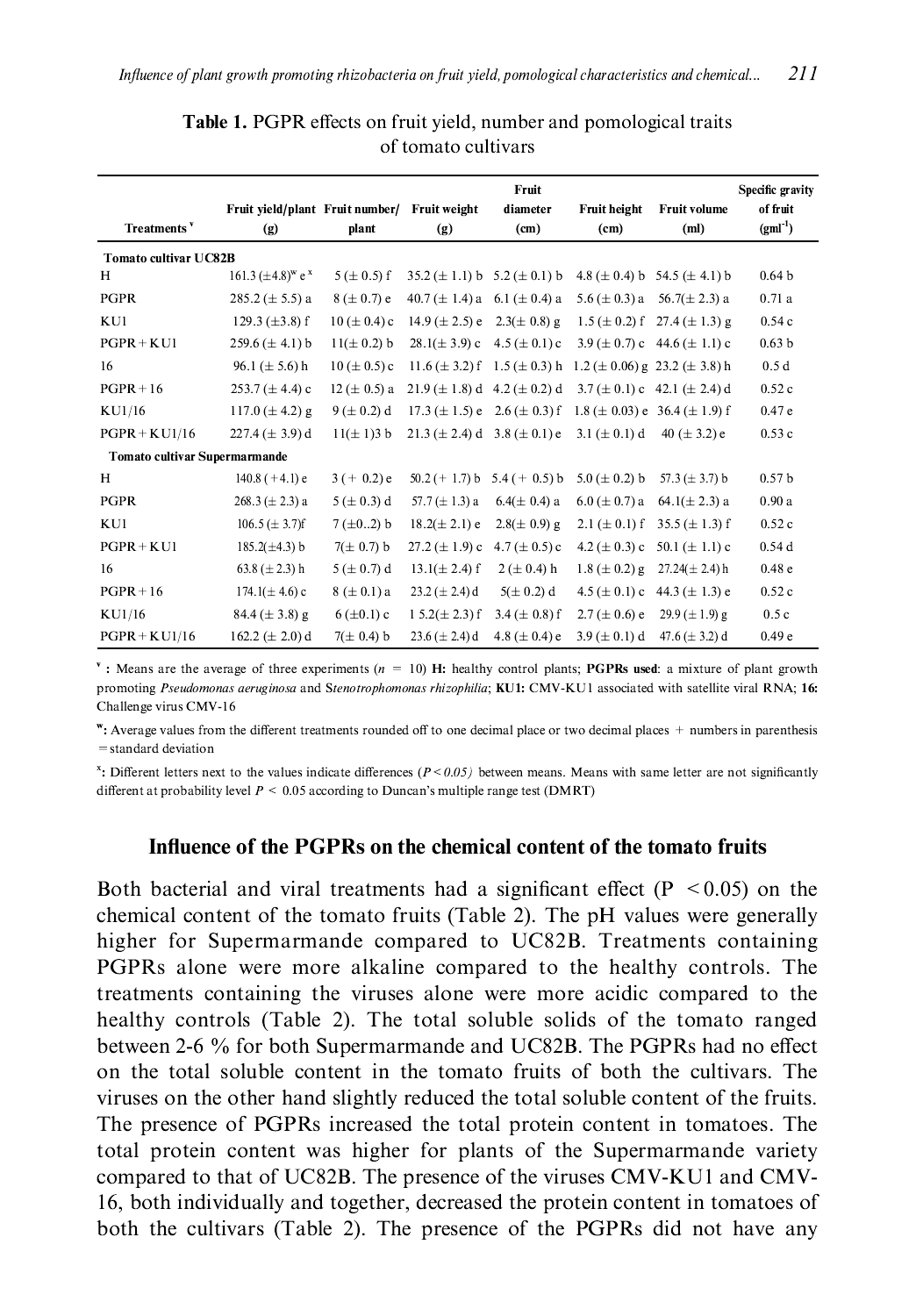significant effect on the titerable acidity of the tomato fruits. However, it had a negative impact on the ascorbic acid content in the fruits. Both CMV-16 and CMV-KU1 increased titerable acidity of the tomato fruits. CMV-KU1 did not have any significant effect on the ascorbic acid content. CMV-16, however, caused a significant reduction of ascorbic acid levels (Table 2). PGPRs did not significantly affect the reduced sugar content of tomatoes. On the other hand, both CMV-KU1 and CMV-16 significantly decreased the reduced sugar content of the infected plants (Table 2). The total phenol content and the lycopene content of the tomato fruits increased in the presence of PGPRs. CMV-KU1 significantly reduced the total phenol content of tomatoes; however, it did not have any significant effect on the lycopene content of the tomato fruits. CMV-16 significantly reduced both phenol as well as lycopene content (Table 2). The reduced sugar, phenol and lycopene content were higher in general for Supermarmande compared to UC82B.

| Treatments <sup>v</sup>              | pH                                    | solids $(\% )$                                                                                     | <b>Total</b><br>Total soluble proteins (mg/<br>100g | <b>Titrable</b><br>acidity<br>(%)                           | Ascorbic acid<br>(mg/100ml)                                                                                                                                      | Reduced<br>sugar<br>$(\%)$ | Total phenols Lycopene (mg/<br>(mg/100g)                    | kg)                 |
|--------------------------------------|---------------------------------------|----------------------------------------------------------------------------------------------------|-----------------------------------------------------|-------------------------------------------------------------|------------------------------------------------------------------------------------------------------------------------------------------------------------------|----------------------------|-------------------------------------------------------------|---------------------|
|                                      | <b>Tomato cultivar UC82B</b>          |                                                                                                    |                                                     |                                                             |                                                                                                                                                                  |                            |                                                             |                     |
| H                                    |                                       |                                                                                                    |                                                     |                                                             | $5.2 \ (\pm 0.04)^{w} b^{x}$ $5.4 \ (\pm 0.3) a$ $921.6(\pm 6) c$ $0.61 (\pm 0.02) d$ $4.4 (\pm 0.04) a$ $2.9 (\pm 0.01) a$ $53.3(\pm 0.88) b$ $84.6(\pm 0.6) c$ |                            |                                                             |                     |
| PGPR                                 |                                       |                                                                                                    |                                                     |                                                             | 5.4 ( $\pm$ 0.02) a 5.3 ( $\pm$ 0.3) a 928.3( $\pm$ 3.8) a 0.6 ( $\pm$ 0.05) d 3.1 ( $\pm$ 0.34) b 2.9 ( $\pm$ 0.09) a 63( $\pm$ 1.52) a 96.4( $\pm$ 0.7) a      |                            |                                                             |                     |
| KU1                                  | $5.1 (\pm 0.01)$ d                    | $4(\pm 0.1) b$                                                                                     |                                                     |                                                             | 908 ( $\pm$ 4.2) d 0.75 ( $\pm$ 0.02) b 4.4( $\pm$ 0.1) a 2.2( $\pm$ 0.1) b                                                                                      |                            | $45.7(\pm 1.56)$ c $84.2(\pm 0.5)$ c                        |                     |
|                                      |                                       |                                                                                                    |                                                     |                                                             | PGPR+KU1 5.1 ( $\pm$ 0.01) c 3.9( $\pm$ 0.1) b 924.6( $\pm$ 4.3) b 0.76 ( $\pm$ 0.01) b 3.3( $\pm$ 0.08) b 2.3( $\pm$ 0.2) b 52.3( $\pm$ 2.84) b 96.2(+ 1.5)a    |                            |                                                             |                     |
| 16                                   | 5.1 ( $\pm$ 0.02) c 3.1( $\pm$ 0.2) c |                                                                                                    |                                                     |                                                             | 780.6 ( $\pm$ 2.8) f 0.72 ( $\pm$ 0.01) c 2.9( $+$ 0.05) c 2 ( $+$ 0.1) c                                                                                        |                            | $44.7 (+ 1.4) c$ 74.1 ( + 2.1) c                            |                     |
| $PGPR + 16$                          | $5.2 (+ 0.02) b$                      | $3(+0.2)$ c                                                                                        |                                                     |                                                             | $894 (+ 6.1)$ e 0.71 (+ 0.01) c 2.4 (+ 0.07) d 2.1 (+ 0.1) c 49 (+ 0.98) d 90.7 (+ 0.8) b                                                                        |                            |                                                             |                     |
| KU1/16                               |                                       |                                                                                                    |                                                     |                                                             | $5.0(+0.02)$ e $2.2(+0.2)$ d $726(+5.2)$ h $0.83(+0.02)$ a $3(+0.03)$ b $1.3(+0.2)$ d $36.6(+1.2)$ e $74.9(+0.9)$ d                                              |                            |                                                             |                     |
| $PGPR + KUI/$<br>16                  |                                       |                                                                                                    |                                                     |                                                             | 5.1(+ 0.01) d 2.3 (+ 0.2) d 836.3(+ 3.4) g 0.84(+ 0.01) a 2.5(+ 0.1) d 1.33 (+ 0.2) d 43.3 (+ 1.7) d 90.1 (+ 2.5) b                                              |                            |                                                             |                     |
| <b>Tomato cultivar Supermarmande</b> |                                       |                                                                                                    |                                                     |                                                             |                                                                                                                                                                  |                            |                                                             |                     |
| H                                    |                                       | 5.5 ( $\pm$ 0.02) b 5.8 ( $\pm$ 0.2) a 952 ( $\pm$ 2.3) c 0.74 ( $\pm$ 0.02) c 4.8 ( $\pm$ 0.05) a |                                                     |                                                             |                                                                                                                                                                  |                            | $3.3(\pm 0.2)$ a 56.7 ( $\pm$ 1.45) b 88.2( $\pm$ 1.1) c    |                     |
| PGPR                                 | 6.1 ( $\pm$ 0.02) a                   | $5.8(\pm 0.2)$ a                                                                                   |                                                     | $977(\pm 2.1)$ a 0.75 ( $\pm$ 0.02) c                       | $3(\pm 1.1)$ b                                                                                                                                                   |                            | 3.3 ( $\pm$ 0.2) a 66.3 ( $\pm$ 1.66) a 97.6 ( $\pm$ 1.2) a |                     |
| KU1                                  | 5.2 ( $\pm$ 0.01)e                    | $5(\pm 0.3)$ b                                                                                     |                                                     | 922.7 ( $\pm$ 2.4) d 0.84( $\pm$ 0.02) b 4.8( $\pm$ 0.08) a |                                                                                                                                                                  | $2.6 (\pm 0.1) b$          | 49.6 ( $\pm$ 1.4) c                                         | $88 (\pm 0.7) c$    |
| $PGPR + KU1$                         | $5.5(\pm 0.02)$ c                     | $4.8(\pm 0.3)$ b                                                                                   |                                                     | 955.6( $\pm$ 3) b 0.83( $\pm$ 0.01) b 2.9( $\pm$ 0.11) b    |                                                                                                                                                                  | $2.63 \ (\pm 0.2) b$       | 54.7 $(\pm 1.2)$ b                                          | 97.1 ( $\pm$ 0.8) a |
| 16                                   | 5.2 ( $\pm$ 0.01) f                   | $3.9 (\pm 0.1) c$                                                                                  |                                                     | 904.3 ( $\pm$ 3) f 0.83( $\pm$ 0.03) b 2.6 ( $\pm$ 0.03) c  |                                                                                                                                                                  | $2.2(\pm 0.1)$ c           | 43 $(\pm 2.4)$ e                                            | $82.5(\pm 1.1)$ d   |
| $PGPR + 16$                          | 5.4 ( $\pm$ 0.01) d                   | $3.7(\pm 0.1)$ c                                                                                   |                                                     | $916(\pm 2.1)$ e 0.81 ( $\pm$ 0.01) b                       | $2.1(\pm 0.1)$ d                                                                                                                                                 | $2.2 (\pm 0.3) c$          | 55.7 $(\pm 1.7)$ b                                          | $91.5(\pm 2.2)$ b   |
| KU1/16                               | $5 (\pm 0.1)$ h                       | $2.6(\pm 0.2)$ d                                                                                   |                                                     | $877.3 (\pm 2.2)$ h $0.88 (\pm 0.01)$ a $2.7 (\pm 0.2)$ b   |                                                                                                                                                                  | $1.5(\pm 0.2)$ d           | 39.3 $(\pm 1.45)$ f                                         | 82.9 $(\pm 1)$ d    |
| $PGPR + KU1/16$                      | 5.1 ( $\pm$ 0.1) g                    | $2.8 (\pm 0.2) d$                                                                                  | $898.7(\pm 2)g$                                     | $0.9 \ (\pm 0.01)$ a 2.2 ( $\pm 0.2$ ) d                    |                                                                                                                                                                  | $1.5(\pm 0.3)$ d           | 46.7( $\pm$ 0.88) d                                         | $91.1(\pm 3.5)$ b   |

| <b>Table 2. PGPR</b> effects on fruit content of tomato cultivars |  |
|-------------------------------------------------------------------|--|
|-------------------------------------------------------------------|--|

<sup>v</sup>: Means are the average of three experiments  $(n = 10)$  H: healthy control plants; **PGPRs used**: a mixture of plant growth promoting Pseudomonas aeruginosa and Stenotrophomonas rhizophilia; KU1: CMV-KU1 associated with satellite viral RNA; 16: Challenge virus CMV-16

": Average values from the different treatments rounded off to one decimal place or two decimal places + numbers in parenthesis = standard deviation

<sup>x</sup>: Different letters next to the values indicate differences  $(P < 0.05)$  between means. Means with same letter are not significantly different at probability level  $P < 0.05$  according to Duncan's multiple range test (DMRT)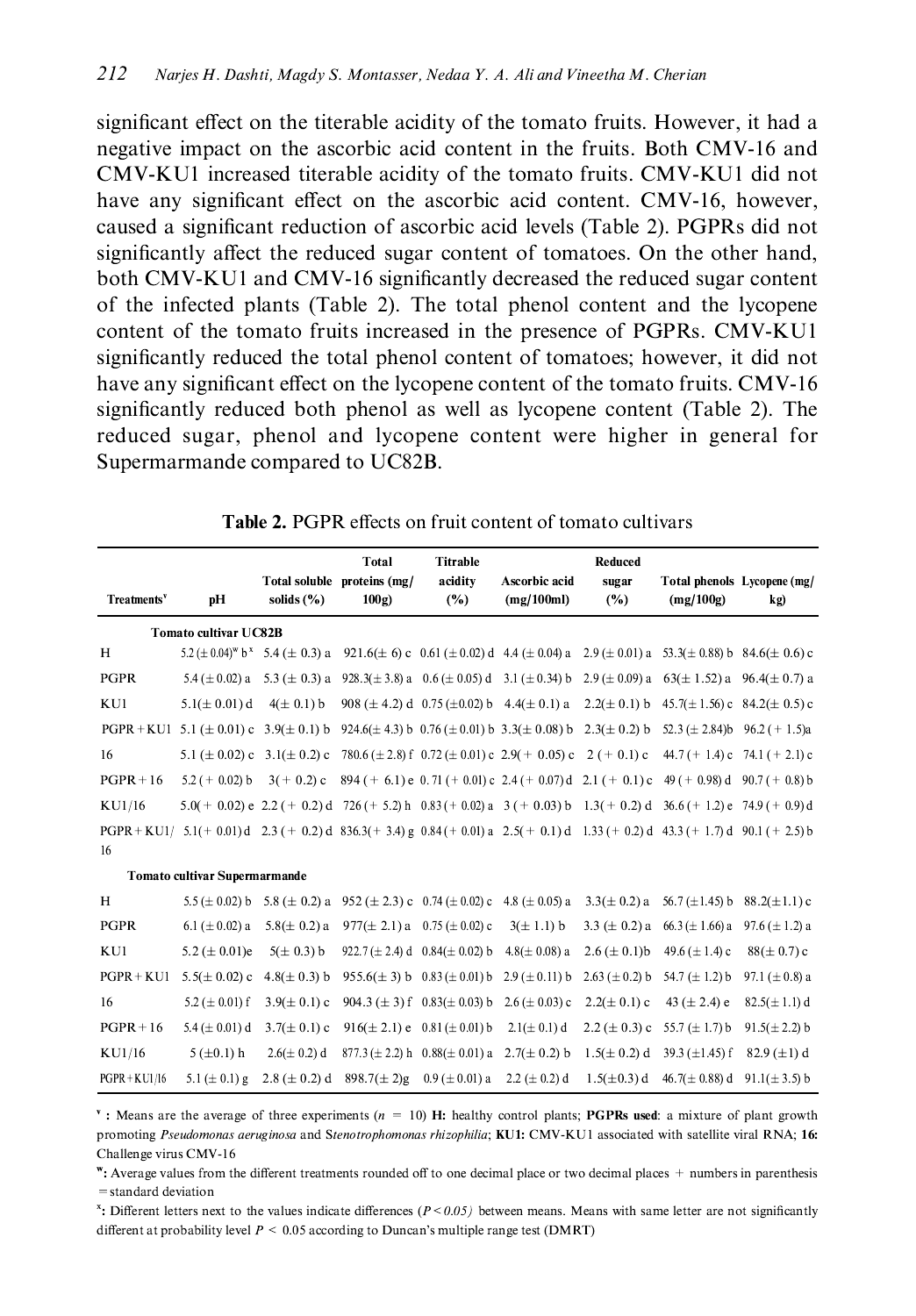## **Electron microscopy**

Micrographs obtained from scanning electron microscopy of root tissues indicated that a considerable population of the inoculated PGPRs (Fig. 1A and B) were present in the rhizosphere. Transmission microscopy studies have indicated the presence of PGPRs inside the root cells as well (Fig. 1C &D). The cell size of the P. aeruginosa strain used was found to be around 0.6-0.8 micrometer while that of S. *rhizophilia* was 1.2-1.4 micrometer. The population of the inoculated PGPRs were greater outside the roots than on the inside. Electron micrographs of the CMV strains were also obtained (Fig.  $2A \& B$ ). Ultra-thin sections of infected leaves showed virus clusters present in plant tissue cells (Fig. 3A and B). Particle diameters ranged from 28.9 to 30 nanometer for both CMV-KU1 and CMV-16. The CMV strains were not distinguishable using electron micrographs alone.





Fig. 1. Detection of Plant growth promoting rhizobacteria (PGPRs) using Scanning and Transmission Electron Microscopy. A & B) PGPRs associated with the root surfaces of tomato (Solanum lycopersicum) plants by SEM. C) TEM micrograph showing a dividing Pseudomonas *aeruginosa* cell. C) micrograph showing a *S.rhizophilia* cell wedged between two tomato cells.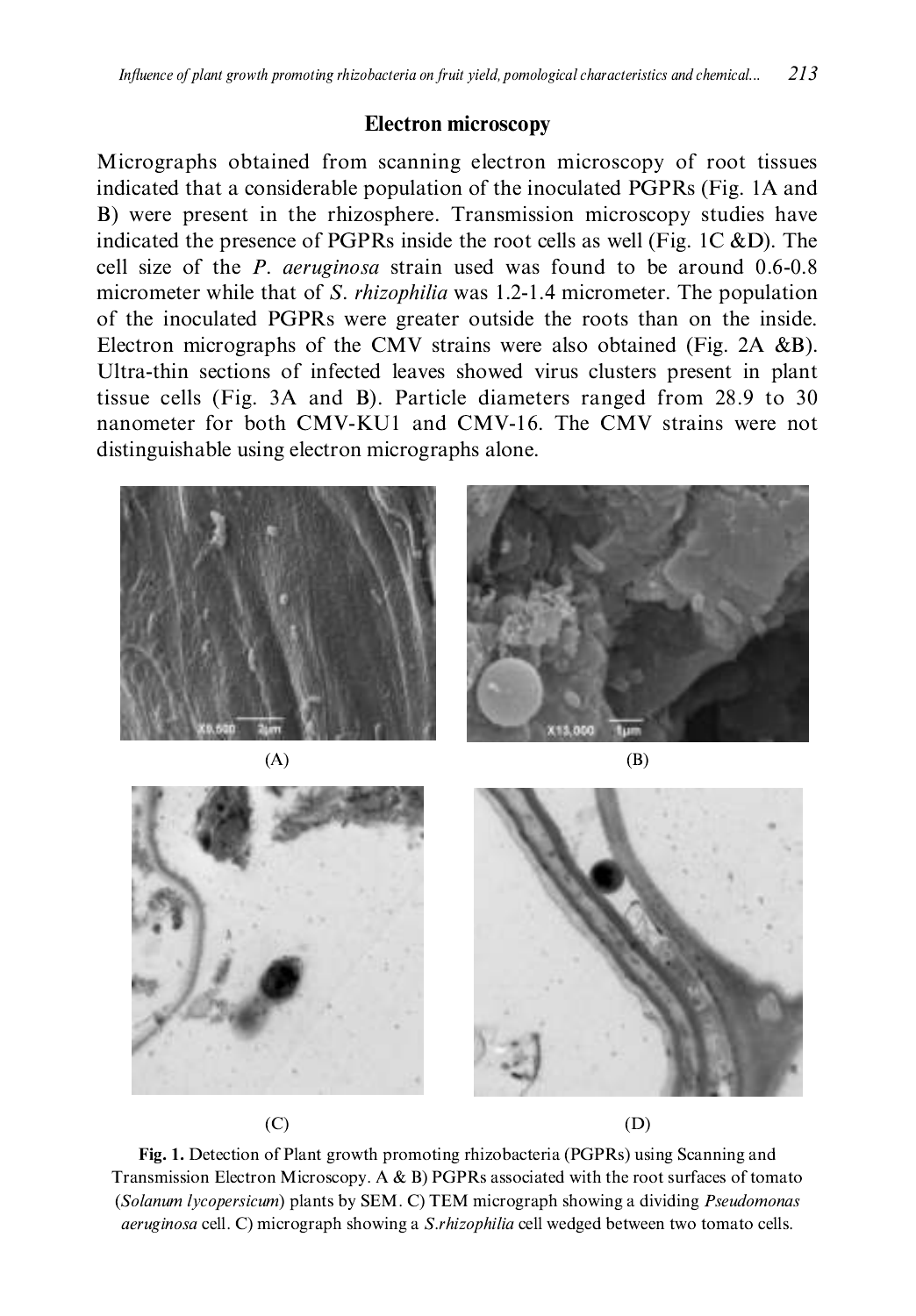

Fig. 2. Ultra-thin sections of infected stem  $(A)$  and root tissue  $(B)$  of tomato plants containing a cluster of *Cucumber mosaic virus* (CMV) particles both as aggregates and virus crystal, indicated by arrows, double stained with 2% uranyl acetate.

## Detection of CMV viruses in treated plant tissues

## Enzyme-linked immunosorbent assay (ELISA)

ELISA readings (Table 3) indicated that plants treated with PGPRS had lower infections compared to CMV-KU1 and CMV-16 treatments. The absorbance values are shown in Table 3.

|                              | <b>Diseased/Healthy</b>        |              |                            |  |  |
|------------------------------|--------------------------------|--------------|----------------------------|--|--|
| Treatments <sup>v</sup>      | Absorbance Values <sup>w</sup> | <b>Ratio</b> | <b>Virus Titer</b>         |  |  |
| <b>Tomato cultivar UC82B</b> |                                |              |                            |  |  |
| H                            | $0.24 (+ 0.03) f^x$            |              | $\overline{\phantom{0}}$ y |  |  |
| KU1                          | $0.75 (+ 0.03)$ d              | 3.1          | $^+$                       |  |  |
| $PGPR + KU1$                 | $0.63(+0.12)$ e                | 2.6          | $^{+}$                     |  |  |
| 16                           | $1.54 (+ 0.21) a$              | 6.4          | $++ + +$                   |  |  |
| $PGPRs + 16$                 | $1.08 (+0.20) b$               | 4.5          | $+ +$                      |  |  |
| $PGPRs + KU1/16$             | $0.88 (+ 0.05)$ c              | 3.7          | $^+$                       |  |  |
| KU1/16                       | $1.10 (+ 0.18) b$              | 4.6          | $+ +$                      |  |  |

Table 3. Detection of CMV-KU1 and CMV-16 based on Enzyme Linked Immunosorbent Assay (ELISA)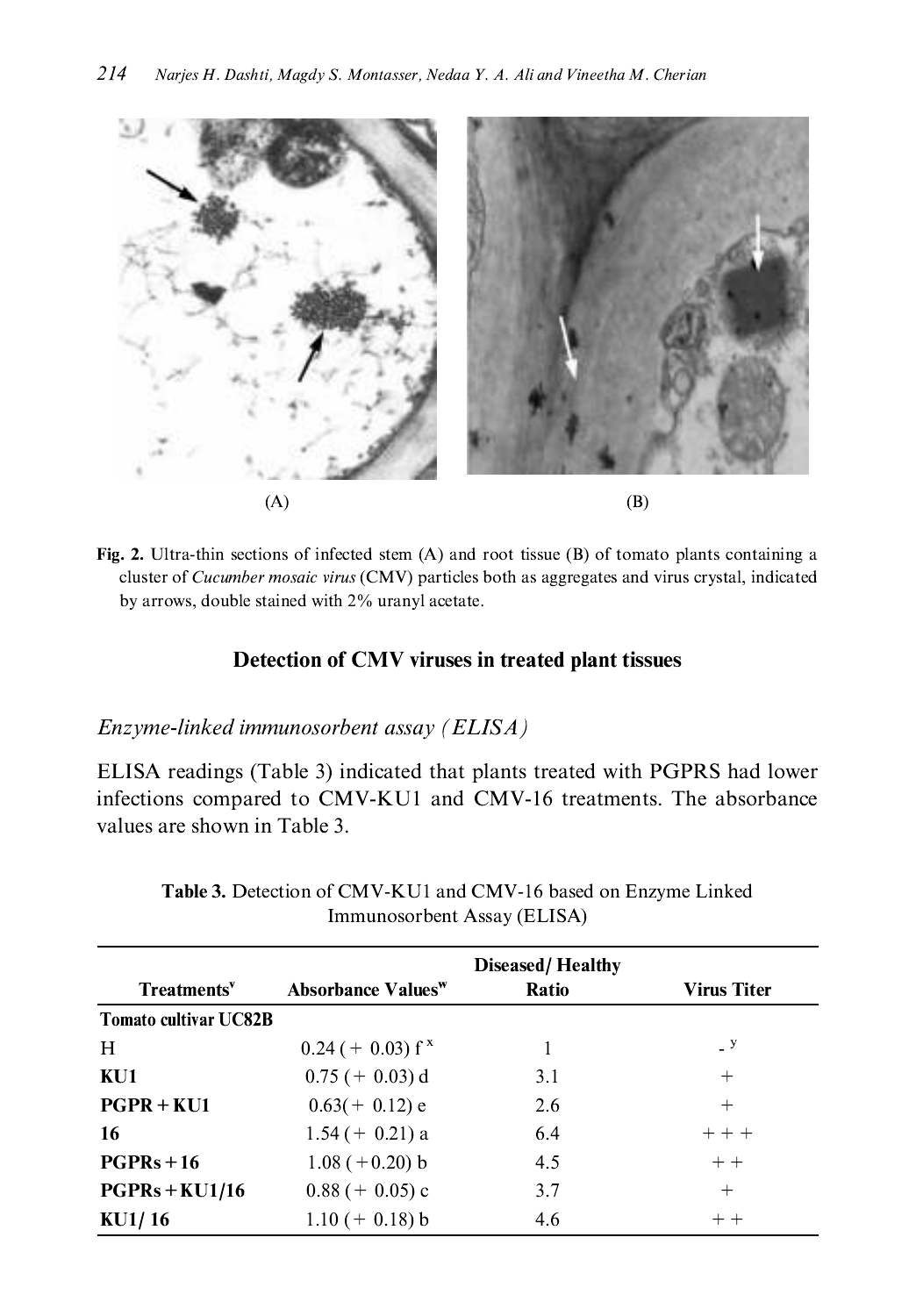|                                      |                                       | <b>Diseased/Healthy</b> |                    |  |  |
|--------------------------------------|---------------------------------------|-------------------------|--------------------|--|--|
| Treatments <sup>v</sup>              | <b>Absorbance Values</b> <sup>w</sup> | Ratio                   | <b>Virus Titer</b> |  |  |
| <b>Tomato cultivar Supermarmande</b> |                                       |                         |                    |  |  |
| H                                    | $0.32 (+ 0.01) k$                     |                         |                    |  |  |
| KU1                                  | $0.93 (+ 0.03) i$                     | 2.9                     | $\pm$              |  |  |
| $PGPR + KU1$                         | $0.74(+0.05)$ j                       | 2.3                     | $^+$               |  |  |
| 16                                   | $1.97 (+ 0.12)$ g                     | 6.2                     | $+ + +$            |  |  |
| $PGPRs + 16$                         | $1.20 (+0.20)$ h                      | 3.8                     | $+ +$              |  |  |
| $PGPRs + KU1/16$                     | $0.97 (+ 0.08)$ i                     | 3.0                     | $^{+}$             |  |  |
| KU1/16                               | $1.21 (+ 0.12) h$                     | 3.8                     | $++$               |  |  |

Table 3. Detection of CMV-KU1 and CMV-16 based on Enzyme Linked Immunosorbent Assay (ELISA)

<sup>v</sup>: Means are the average of three experiments ( $n = 10$ ) H: healthy control plants; **PGPRs used**: a mixture of plant growth promoting Pseudomonas aeruginosa and Stenotrophomonas rhizophilia; KU1: CMV-KU1 associated with satellite viral RNA; 16: Challenge virus CMV-16

": Average of absorbance values measured at 405nm, from the different treatments  $+$  numbers in  $parenthesis = standard error$ 

<sup>x</sup>: Different letters next to the values indicate differences ( $P < 0.05$ ) between means. Means with same letter are not significantly different at probability level  $P \le 0.05$  according to Duncan's multiple range test (DMRT)

y: Positive reaction is defined as an absorbance greater than twice that of the healthy tissues;  $$ no virus,  $+$  = virus titer more than healthy control (The more +s the higher the titer of the virus)

## Polyacrylamide gel electrophoresis

Total nucleic acids (TNA) analyses on 6% polyacrylamide gels resulted in detection and visualization of both CMV-KU1 and CMV-16 (Fig. 4).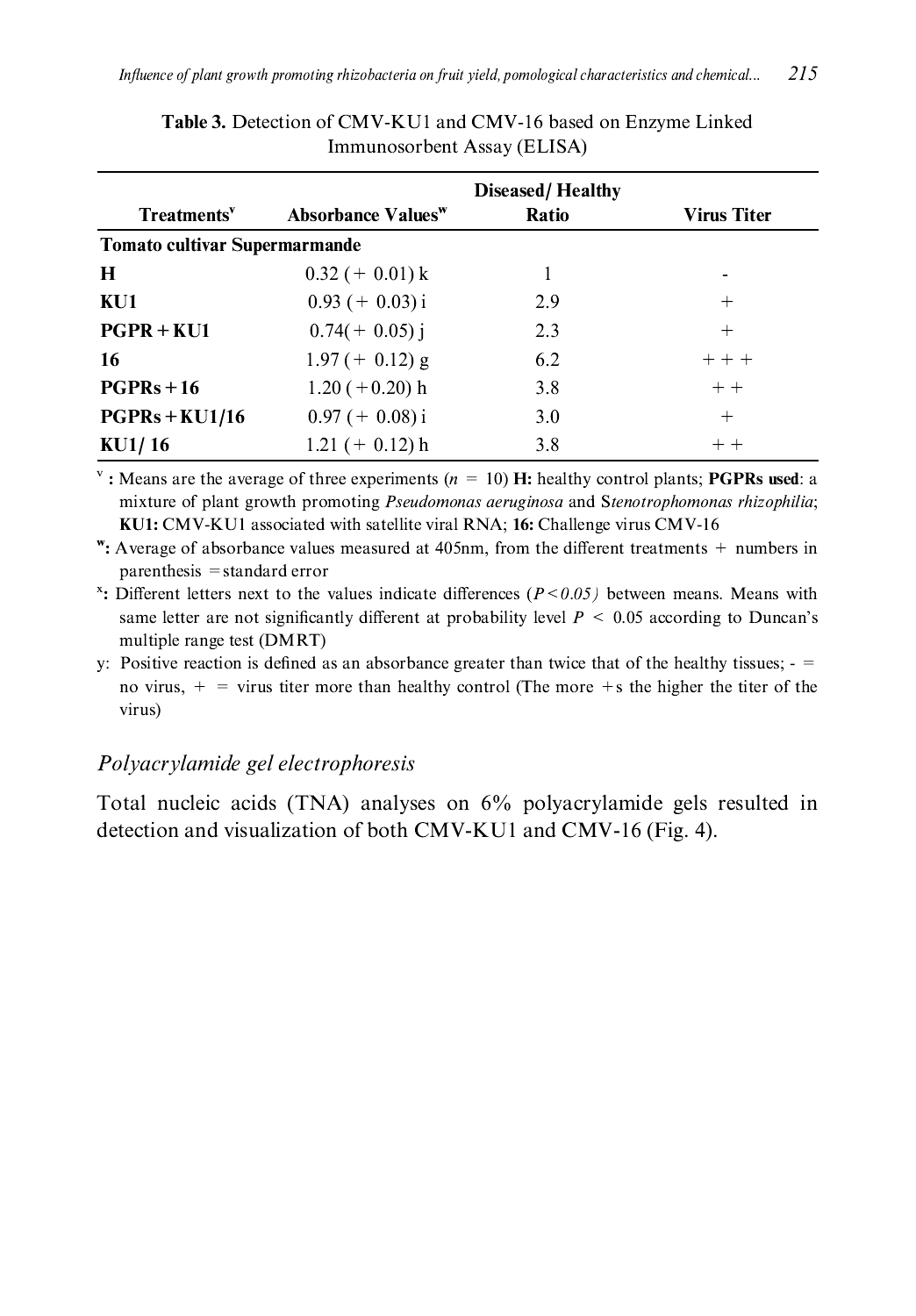

Fig. 3. Analysis of total nucleic acids (TNA) of infected plants on 6% ethidium bromide stained polyacrylamide gel to differentiate between CMV-KU1 and CMV-16. Lane 1: TNA of tomato plants infected with CMV-KU1, viral band seen between 500-600 bp (arrows); Lane 2: TNA of tomato plants infected with CMV-16, viral band seen between 500-600 bp (arrows); Lanes 3and 6: TNA from healthy tomatoes; Lane 4: blank and Lane 5: TNA of tomato plants infected with both CMV-KU1 and CMV-16.

#### **DISCUSSION**

PGPRs were able to successfully promote plant growth and fruit yield in both Supermarmande and UC82B even in the presence of CMV viruses. The beneficial ability of the PGPRs may vary with the PGPR strain(s) used and its mechanism in promoting plant growth (Dashti et al., 2007). Mixtures of biocontrol agents with different plant colonization patterns may be useful for the biocontrol of several plant pathogens via multiple mechanisms of disease suppression (Murphy et al., 2003; Siddiqui & Akhtar, 2009). Moreover, consortia of bio-control agents with taxonomically different organisms that require different optimum temperature, pH and moisture conditions may colonize roots more aggressively, thus improving plant growth and the efficacy of the bio-control agents (Siddiqui & Akhtar, 2009). The fruit number per plant of the different treatments was shown to decrease with increased fruit size. This negative correlation between fruit weight and fruit number have been reported previously in many cultivars of tomato (Blay *et al.*, 1999). The specific gravity of tomato fruits were higher for plants treated with PGPRs compared to the non-PGPR treated healthy and virus treated plants. The co-relation between specific gravity and the firmness of the fruits has been reported earlier (Karakurt et al., 2011). Higher the specific gravity, greater the fruit firmness. The sugar content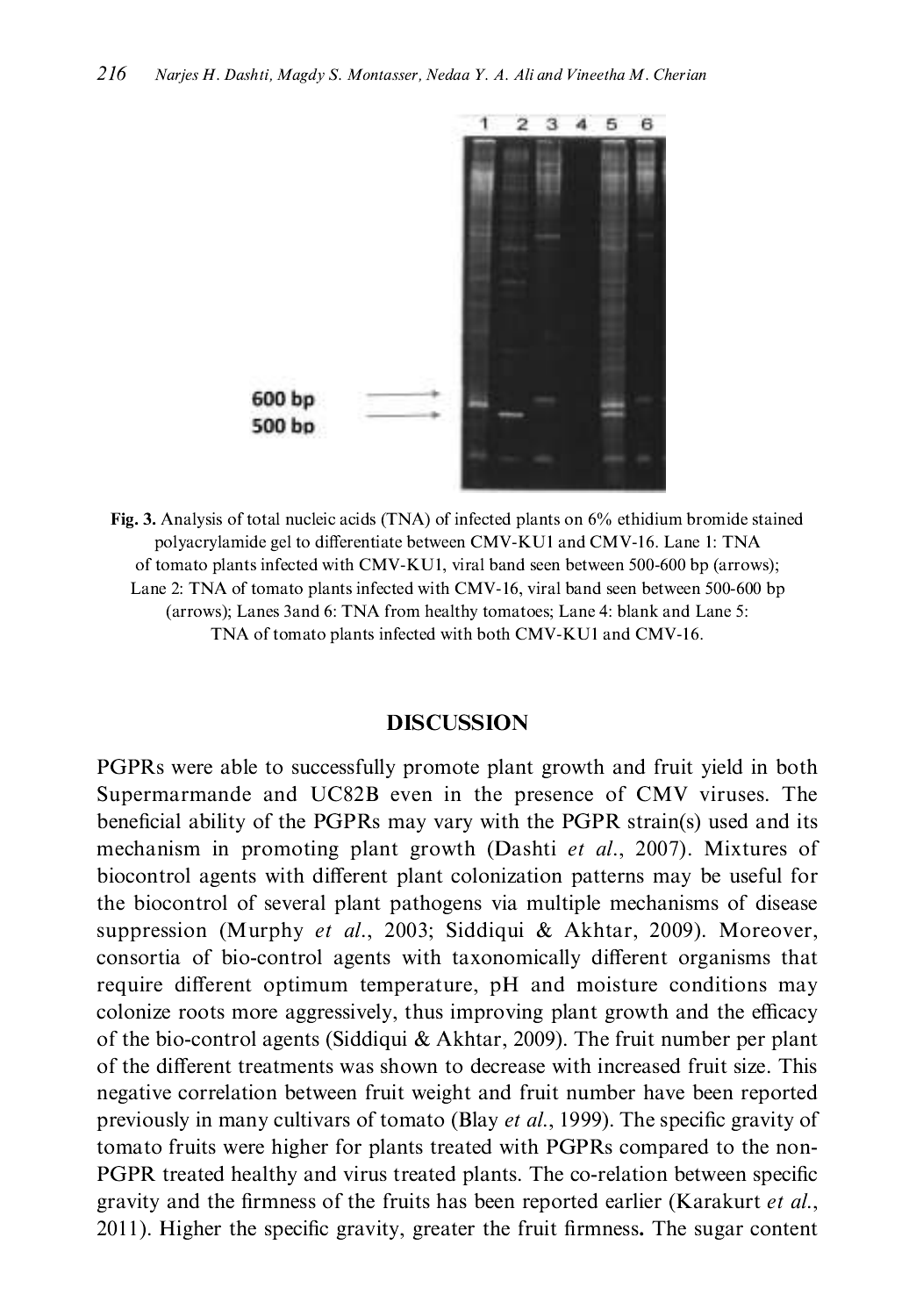and the acidity of the tomato fruits determine the tomato flavor. The better flavors are obtained with high sugar content. The total sugar content of ripe tomato is usually between 1.7 and 4.7% (Turhan & Seniz, 2009). Although, the PGPRs used in this study had no effect on the sugar content of the tomato fruits, percentage of sugar content in the non-virus treated fruits were as high as 2.9 for UC82B and 3.3 for Supermarmande. This agrees with the findings of Turhan & Seniz (2009). The pH of the tomato fruits for this study ranged between 5-5.4 for the UC82B and between 5- 6 for Supermarmande. Although this falls within the acceptable pH range for tomatoes, the values obtained were slightly higher than the ideal pH value of 4.5 (Turhan  $\&$  Seniz, 2009). Karakurt et al. (2011) observed that titerable acidity of the different fruits varied with the PGPR strains used. The PGPRs in this study had no effect on the titratable acidity of the tomato fruits. On the other hand, the PGPRs were shown to generally reduce ascorbic acid. This is in accordance with the findings of the Karakurt et al.(2011). PGPR treatments increased lycopene contents of tomato fruits, which agrees with the findings of Ordookhani et al. (2010). The PGPRs also increased phenolic content of tomato fruits. Lycopene is known to be responsible for the reddening of the tomato, due to the differentiation of the chloroplasts and chromoplasts; so this carotenoid is very important in terms of the nutritional and marketable quality of tomatoes. Also, lycopene is beneficial for human health (Ordookhani et al., 2010). Many of the flavinoids and antioxidants present in tomato belong to the group of polyphenols (Kacjan Marsic et al., 2011). Any increase in the levels of phenolic content will improve the overall quality of the tomato fruits. The ELISA results indicated the presence of virus in the infected plants. The PGPR treated plants showed a lower absorbance reading compared to the non-PGPR treated virus controls. This may be an indication that the PGPR activity in the roots may have some effect in inhibiting the virus propagation and multiplication. PGPR-mediated bio-control can be extended to foliar and systemic diseases, even when the PGPRs are applied to seeds and roots, if the mechanism for control involves induction of host defenses (Murphy et al., 2003). The successful establishment of PGPRs in the roots, promote plant growth and yield and fruit quality, even in the presence of damaging plant viruses such as CMV which enables it to be used as an effective bio-control agent. A cost effective and easily available solution to this problem, such as this technique, can save large economic losses both to the Kuwaiti farmers and the Government.

## **ACKNOWLEDGEMENT**

This work was funded by the Research Administration (Research Project No. SL 02/07), University of Kuwait, and was carried out at the Molecular Virology Laboratory and the Microbiology Central Laboratory, Department of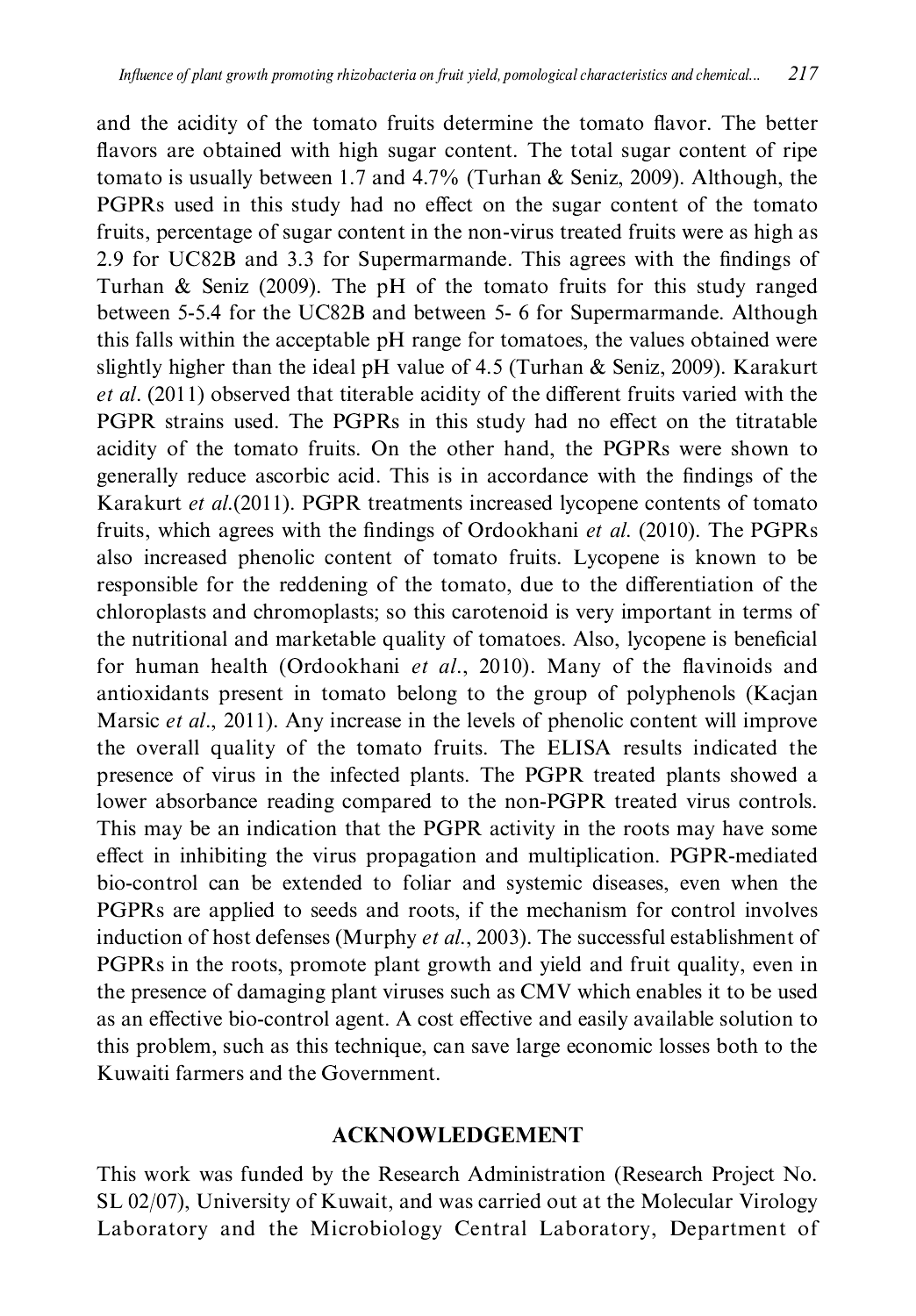Biological Sciences, Faculty of Science, University of Kuwait, Kuwait. Special thanks to all the personnel at the Nanoscopy Science Center (NSC), Kuwait University, for the EM work.

## **REFERENCES**

- Blay, E. T., Danquah, E. Y., Offei, S. K. & Kudadjie, C. 1999. Morphological and agronomic characterization of some tomato (Lycopersicon esculentum) germplasm in Ghana. Ghana Journal of Agricultural Science. 32: 169-175.
- Dashti, N., Montasser, M. S., Ali, N. Y., Bhardwaj, R.G. & Smith, D.L. 2007. Nitrogen biofixing bacteria compensate for yield loss caused by viral satellite RNA associated with cucumber mosaic virus in tomato. Plant Pathololgy Journal. 23(2): 90-96.
- Dashti, N. H., Nedaa, Y. A., Cherian, V. M. & Montasser, M. S. 2012. Application of plant growth-promoting rhizobacteria (PGPR in combination with a mild strain of cucumber mosaic virus (CMV) associated with viral satellite RNAs to enhance growth and protection against a virulent strain of CMV in tomato. Canadian Journal of Plant Pathology. 34(2):177-186.
- Kacjan Marsic, N., Gasperlin, L., Abram, V., Budic, M. & Vidridh, R., 2011. Quality parameters and total phenolic content in tomato fruits regarding cultivar and microclimatic conditions. Turkish Journal of Agriculture. 35: 185-194.
- Karakurt, H., Kotan, R., Dadasoglu, F., Aslantas, R. & Sahin, F. 2011. Effects of plant growth promoting bacteria on fruit set, pomological and chemical characteristics, color values and vegetative growth of sour cherry (*Prunus* cerasus cv. Kutahya). Turkish Journal of Biology 35: 283-291.
- Montasser, M. S., Dashti, N. H., Ali, N. Y., Bhardwaj, R. & Al-Hamar, B. 2006a. Occurrence of three strains of cucumber mosaic virus affecting tomato in Kuwait. Plant Pathology Journal. 22 (1): 51-62.
- Montasser, M. S., Al-Own, F., Hanif, A. & Afzal, M. 2012. Effects of tomato yellow curl virus (TYLCV) infection on tomato cell ultrastructure and physiology. Canadian Journal of Plant Pathology. 34(1): 114-125.
- Montasser, Magdy S. 2012. Biological control agent for plants. U.S. Patent 8,138,390 B2, filed May 6, 2010, and issued March 20, 2012.
- Murphy, J. F., Reddy, M. S., Ryu, C. M., Kloepper, J. W. & Li, R. 2003. Rhizobacteria-mediated growth promotion of tomato leads to protection against cucumber mosaic virus. Phytopathology. 93 (10): 1301-1307.
- Olaniyi, J. O., Akanbi, W. B., Adejumo, T. A. & Akande, O. J. 2010. Growth, fruit yield and nutritional quality of tomato varieties. African Journal of Food Sciences. 4(6): 398-402.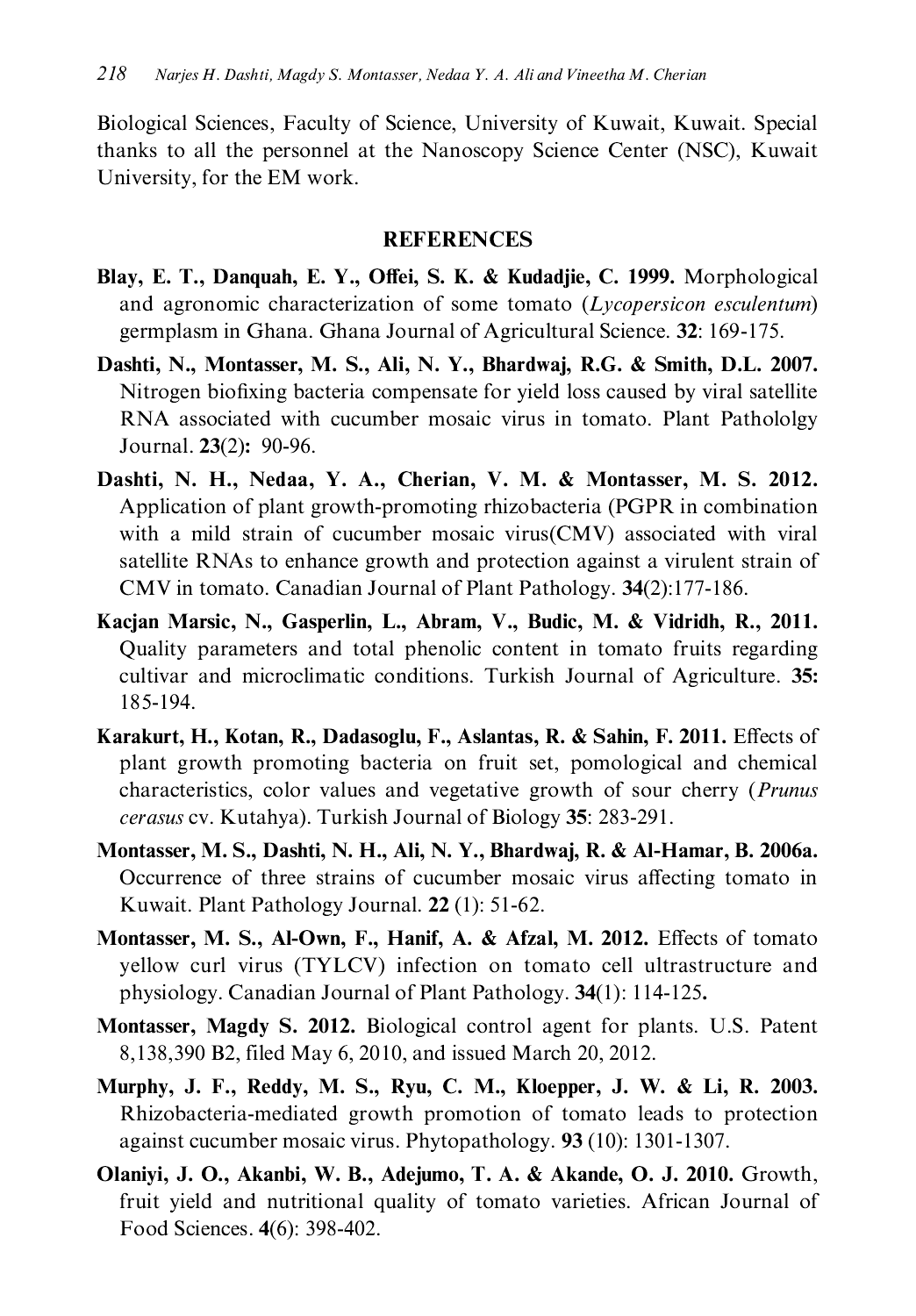- Ordookhani, K., Khavazi, K., Moezzi, A. & Rejali, F. 2010. Influence of PGPR and AMF on antioxidant activity, lycopene and potassium contents in tomato. African Journal of Agricultural Research 5(10): 1108-1116.
- Sahran, B. S. & Nehra, V. 2011. Plant growth promoting rhizobacteria: A critical review. Life Science and Medical Research. 2011: LMSR-21: 1-30.
- Savama, H. T., Kominato, S. M., Natsuaki, T. & Kaper, J. M. 1993. Field testing of a satellite containing attenuated strain of cucumber mosaic virus for tomato protection in Japan. Phytopathology. 83: 405-410.
- Siddiqui, Z. A. & Akhtar, M. S. 2007. Biocontrol of a chickpea root-rot disease complex with phosphate solubilizing microorganisms. Journal of Plant Pathology. 89:31-42.
- Siddiqui, Z. A. & Akhtar, M. S. 2009. Effects of antagonistic fungi and plant growth promoting rhizobacteria on growth of tomato and reproduction of root-knot nematode Meloidogyne incognita. Australasian Plant Pathology. 38: 22-28.
- Turhan, A. & Seniz, V. 2009. Estimation of certain chemical constituents of fruits of selected tomato genotypes grwon in Turkey, African Journal of Agricultural Research, 4(10): 1086-1092.

| Submitted:          | 10/04/2013 |
|---------------------|------------|
| <b>Revised</b><br>÷ | 24/09/2013 |
| Accepted :          | 29/09/2013 |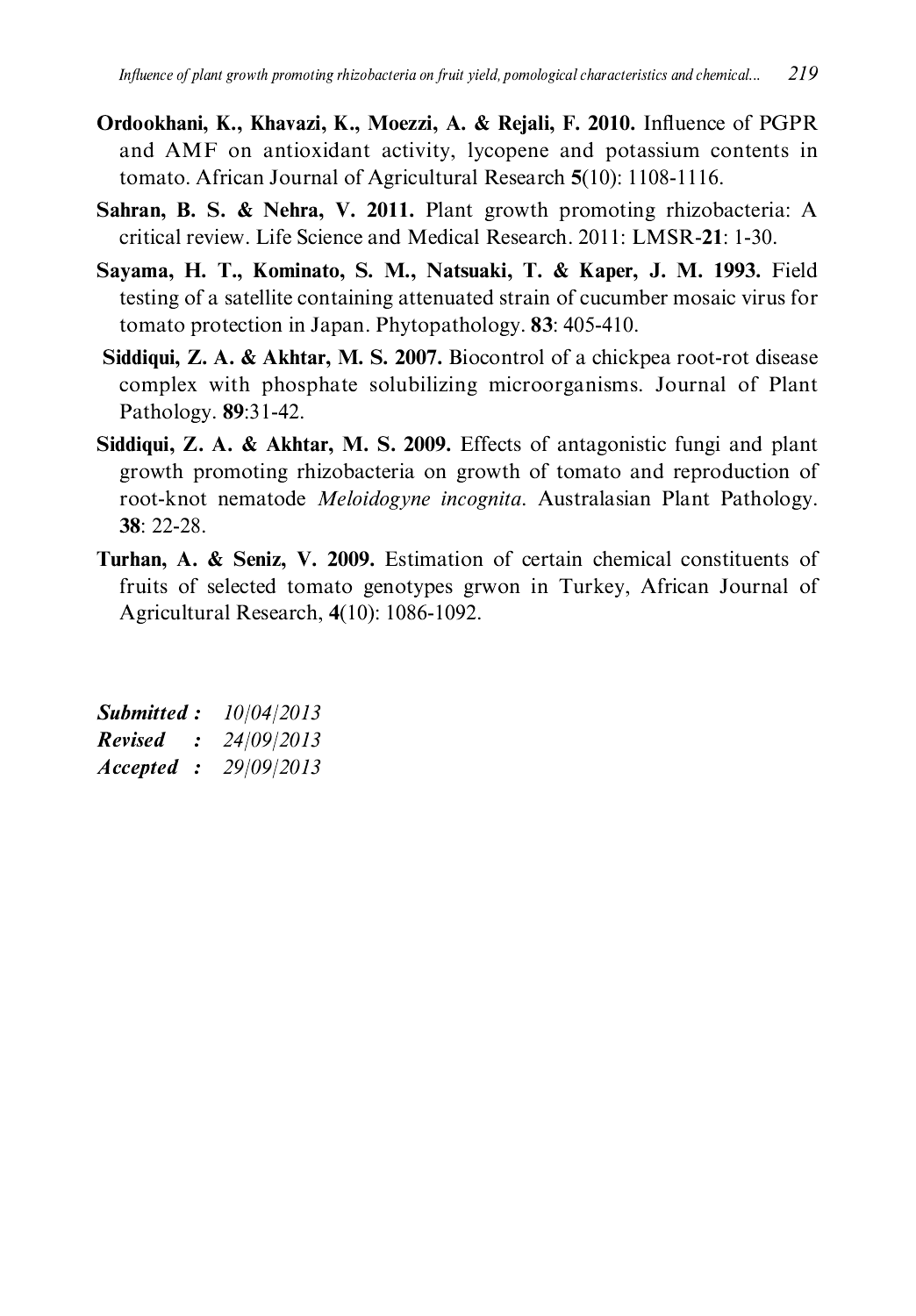تأثير بكتيريا الجذور المنشطة لنمو النبات على محصول الثمار والخصائص الكيماوية في نباتات الطماطم المصابة بفيروس تبرقش الخيار

نرجس دشتی، مجدی منتصر، نداء علی و فینیسا شیریان قسم العلوم البيولوجية - كلية العلوم - جامعة الكويت ادارة الأبحاث - بحث رقم SL02/07

#### خلاصة

تم دراسة تأثير سلالتين من بكتيريا محفزة للنمو & Pseudomonas aeruginosa) (Stenotrophomonas على محصول ثمار الطماطم Solanum Lycopersicum وكذلك على المحتوى الكيميائي للطماطم المصابة بفيروس فسيفساء الخيار (CMV) ولقد تم اختيار سلالتين من هذا الفيروس للتجربة على نباتات الطماطم منهم سلالة جديدة تم عزلها من الكويت (CMV-KUI) ووجد أن التركيب الجيني الخاص بها يرافقه حمض نووي حميد لا يسبب أي أعراض على أوراق نباتات الطماطم إلا أنه قد يسبب خسارة في المحصول بنسبة 10٪ إلى 15٪. أما الفيروس الثاني وهو عبارة عن سلالة عرفت بإسم CMV-16 وهي خالية من الحمض النووي المرافق ولكنها تسبب تقزم شديد في نباتات الطماطم وكذلك خسارة كبيرة في محصول الثمار وضعف المجموع الخضرى للطماطم وقد تم إجراء هذه التجارب بصورة منفصلة على صنفين مختلفين من نباتات الطماطم. ( Supermarmande & UC82B). وبمقارنة النتائج تبين أن وجود البكتيريا المحفزة للنمو قد ضاعفت المحصول حتى في النباتات المصابة بالفيروس مقارنة بالنباتات السليمة. وقد لوحظ تحسناً ملحوظاً في جودة الثمار في النباتات المعاملة بالبكتيريا المحفزة للنمو مقارنة بالنباتات الأخرى السليمة الغير معاملة بالبكتيريا المحفزة وخصوصاً بمتوسط وزن وحجم الثمار، وطول النباتات. وقد تم إجراء دراسات مقارنة للتحاليل الكيميائية لثمار الطماطم التي أسفرت في وجود البكتيريا المحفزة إلى زيادة كم البروتين الكلي واللايكوبين ومحتوى الفينول وقلوية ثمار الطماطم مقارنة بالنباتات الغير معالجة بالبكتيريا المحفزة. ولقد تبين غياب تأثير واضح للبكتيريا المحفزة على السكريات المختزلة أومحتوى الجوامد أوالحموضة مع إنخفاض واضح في كمية حمض الأسكوربيك (فيتامين C) في ثمار الطماطم مقارنة بالنباتات السليمة .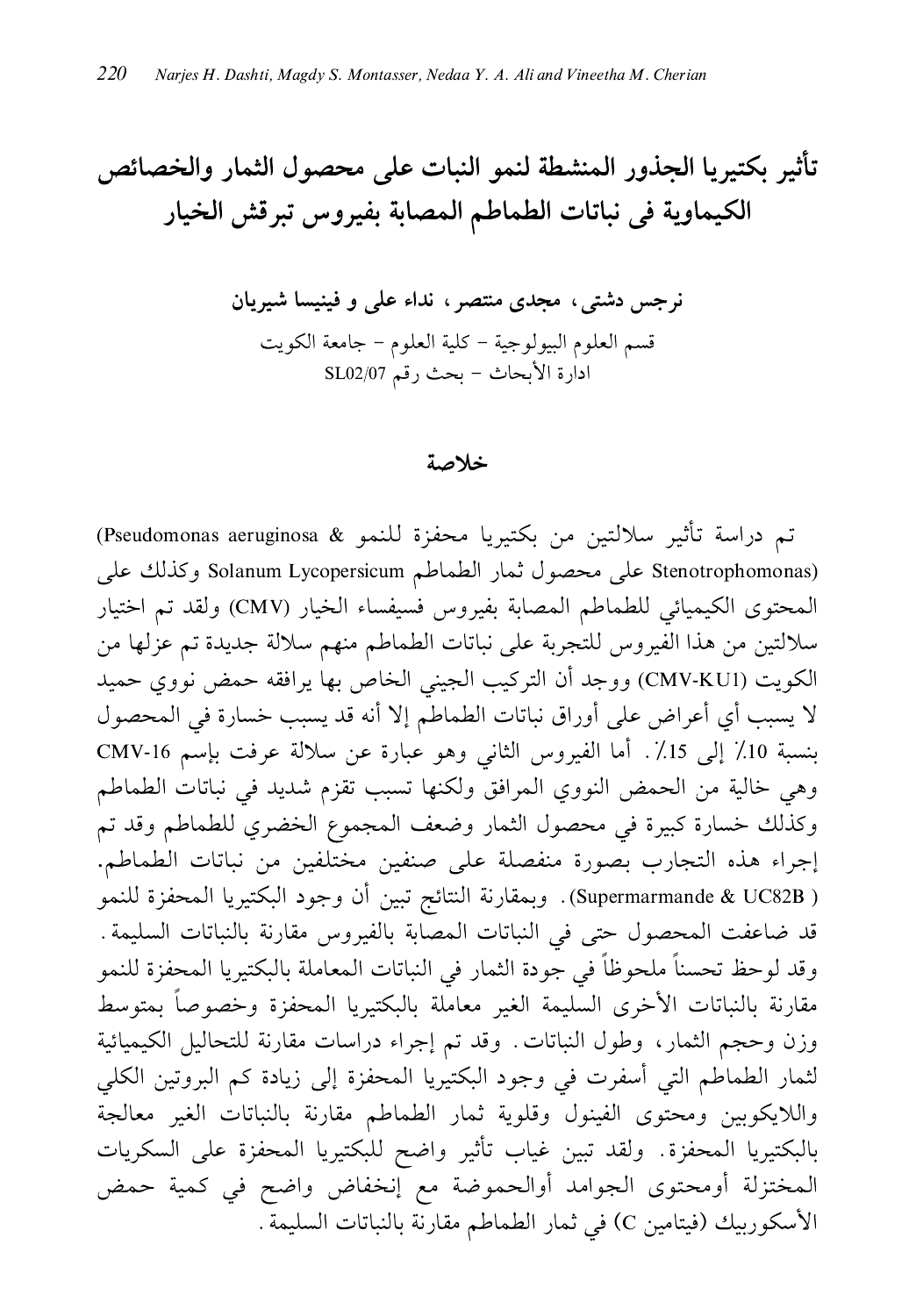فصلكية علمكية مخكمة تصندرغن مجلس النشنرالصلمي بجامعته الكويت تئسنى بالبحوث والدراسات الإسلامية رئيس التحرير الأستاذ الدكتور: كَمُجْلِمُ يُرْتَجْلِمُ وَكُلُمْ الْمُصَلِّلَة صدر العدد الأول في رجب ١٤٠٤هـ – أبريل ١٩٨٤م \* تهدف إلى معالجة المشكلات المعاصرة والقضايا المستجدة من وجهة نظر الشريعة الإسلامية. \* تشمل موضوعاتها معظم علوم الشريعة الإسلامية: من تفسير، وحديث، وفقه، واقتصاد وتربية إسلامية، إلى غير ذلك من تقارير عن المؤتمرات، ومراجعة كتب شرعية معاصرة، وفتاوى شرعية، وتعليقات على قضايا علمية. \* تنوع الباحثون فيها، فكانوا من أعضاء هيئة التدريس في مختلف الجامعات والكليات الإسلامية على رقعة العالمين: العربي والإسلامي. \* تخضع البحوث المقدمة للمجلة إلى عملية فحص وتحكيم حسب الضوابط التي التزمت بها المجلة، ويقوم بها كبار العلماء والمختصين في الشريعة الإسلامية، بهدف الارتقاء بالبحث العلمي الإسلامي الذي يخدم الأمة، ويعمل على رفعة شأنها، نسأل المولى عز وجل مزيداً من التقدم والازدهار. جميع المراسلات توجه باسم رئيس التحرير ص ب ١٧٤٣٣ - الرمز البريدي: 72455 الخالدية - الكويت هاتف: ٢٤٨١٢٥٠٤ - ٢٤٩٨٨٠٩٥ - ٢٤٩٨٨٠٩٥ فاكس: ٢٤٨١٠٤٣٤ العنوان الإلكتروني: E-mail - jsis@ku.edu.kw issn: 1029 - 8908 عنوان المجلة على شبكة الإنترنت: http://pubcouncil.kuniv.edu.kw/JSIS اعتماد المجلة في قاعدة بيانات اليونسكو Social and Human Sciences Documentation Center في شبكة الإنترنت تحت الموقع www.unesco.org/general/eng/infoserv/db/dare.html